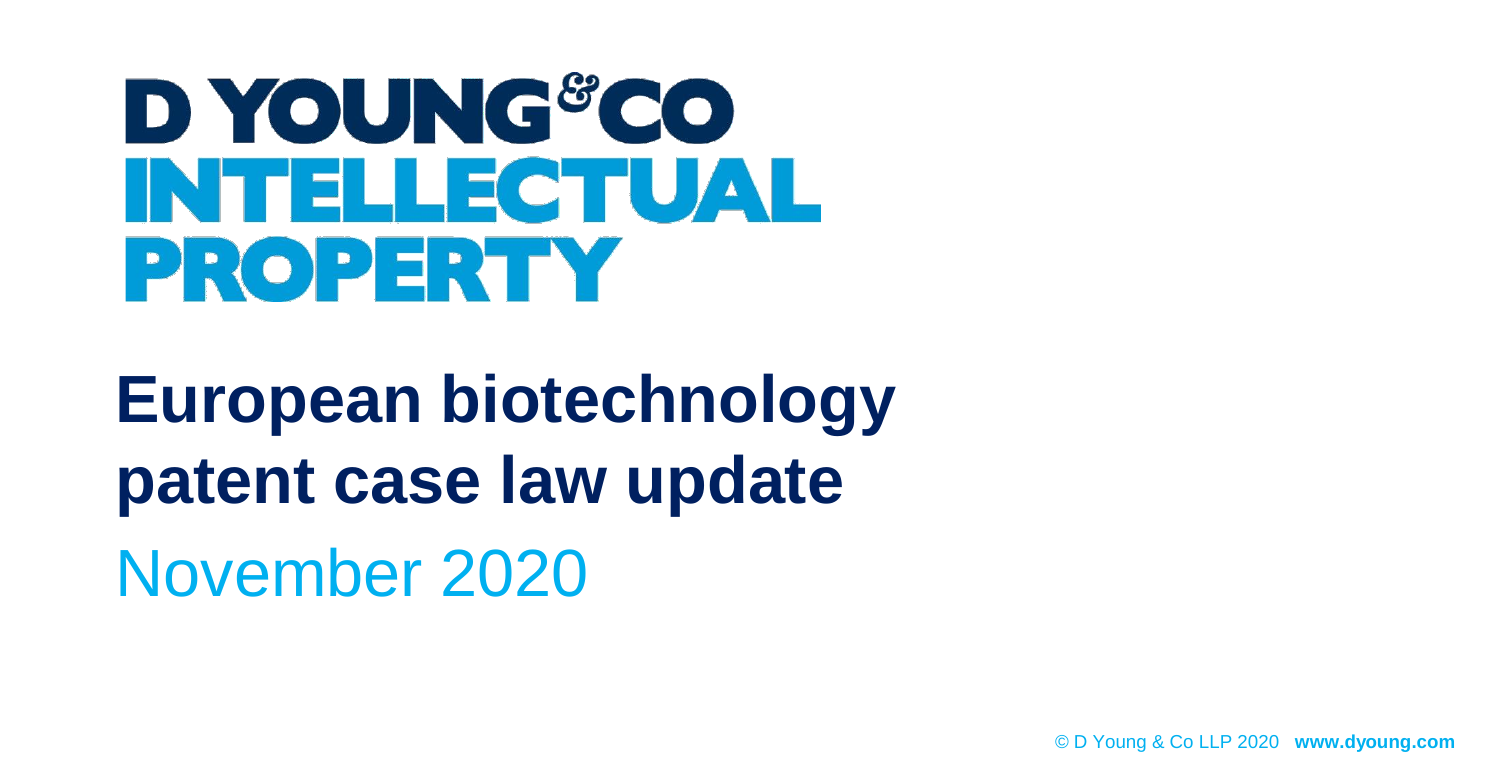



#### Simon O'Brien Partner, Patent Attorney swo@dyoung.com



Jennifer O'Farrell Partner, Patent Attorney jmo@dyoung.com

#### Send your details to registrations@dyoung.com to receive invitations to future webinars.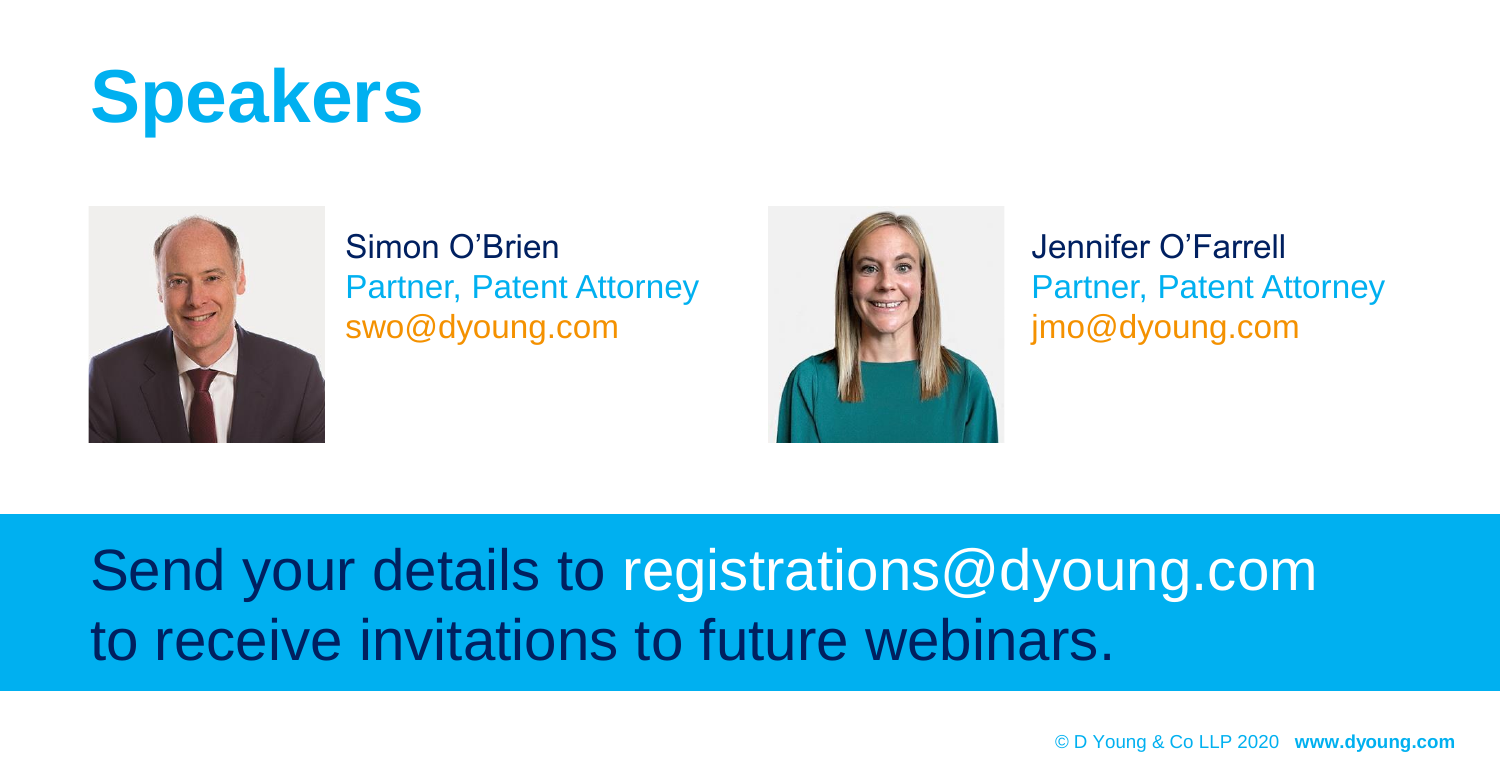#### **Webinar agenda**

- $\circ$  T 0099/19 dosage regimens data requirements for inventive step
- $\circ$  T 1111/14 essential steps
- o Akebia Therapeutics Inc v Fibrogen, Inc [2020] EWHC 866 (Pat) doctrine of equivalents
- $\circ$  T 2214/14 patient subgroups different clinical outcomes
- $\circ$  T 0870/14 vaccines comparison with prior art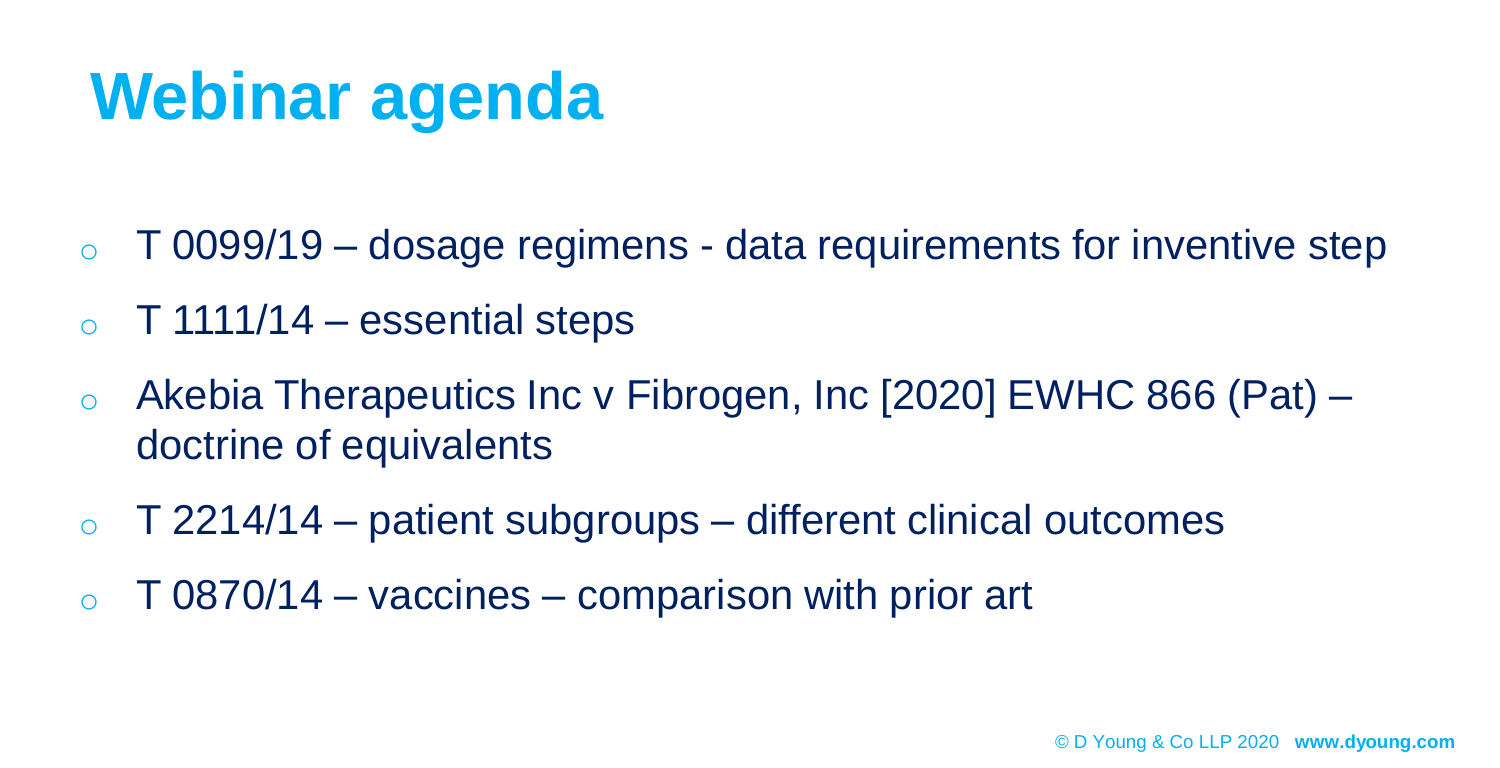#### T 0099/19 Dosage regimens - data requirements for inventive step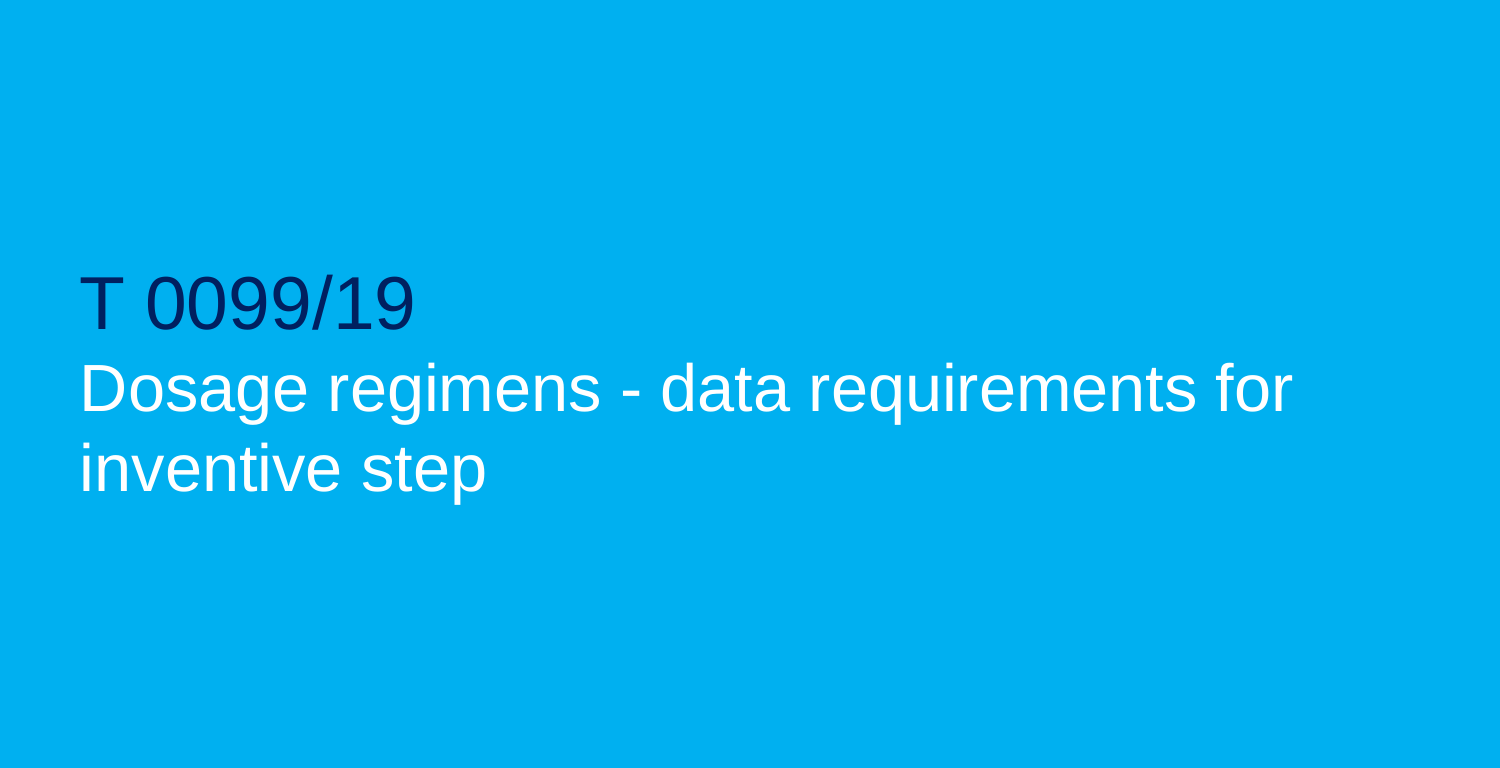# **Dosage regimens**

- $\circ$  In G 2/08 the Enlarged Board held that Article 54(5) EPC does not prevent a medicament which is already used in the treatment of an illness being patented for use in a different treatment by therapy of the same illness.
- $\circ$  Established in G 2/08 that a new dosage regime of a known medicament for treatment of the same illness can be novel.
- $\circ$  The new dosage regimen must be distinguished from the known regimen for example by the timings or effective dose used.
- The new dosage regime must also meet the requirements of inventive step.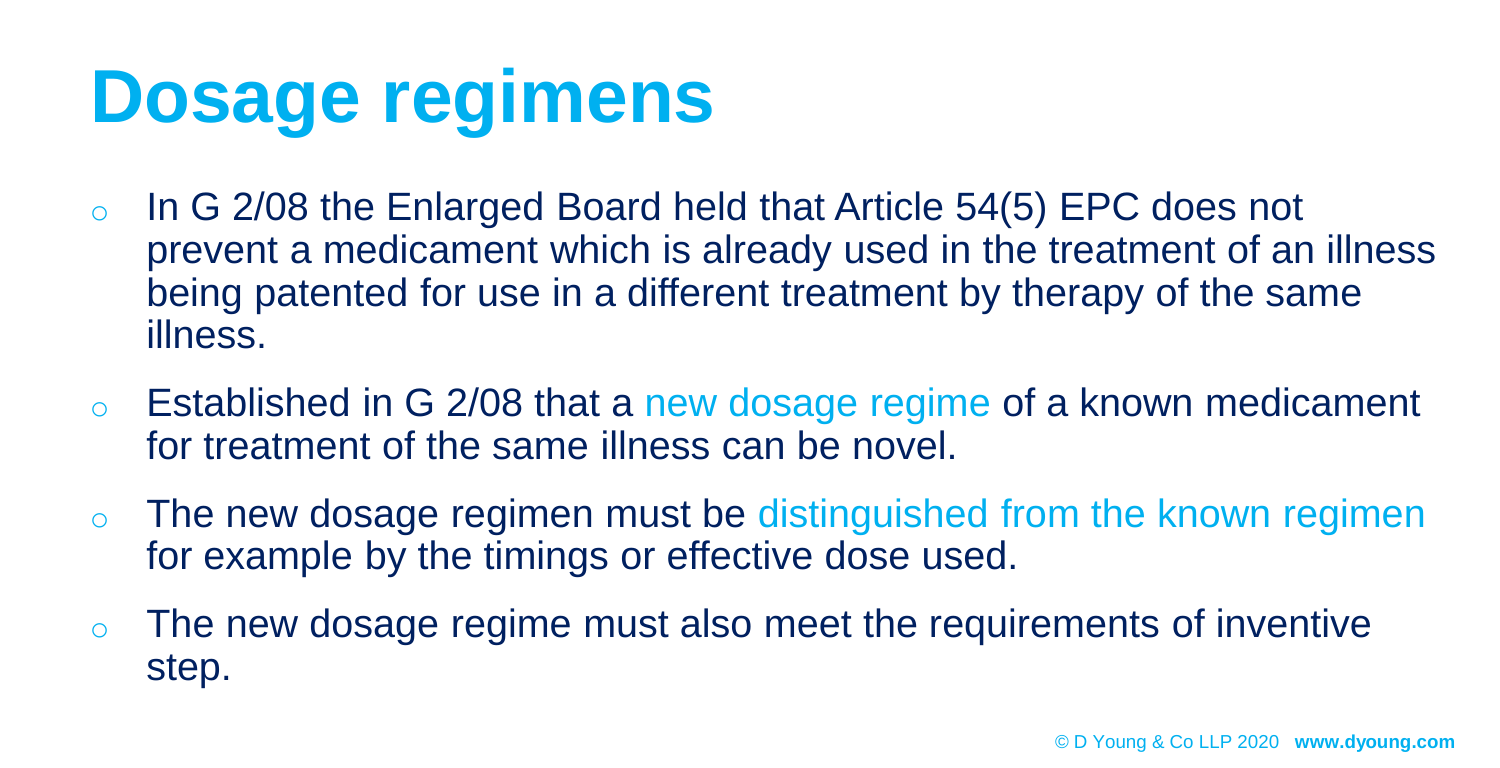# **Dosage regimens – inventive step**

- o Often considered to lack inventive step the optimisation of the dose of a known drug is considered to be routine optimisation for the skilled person as the efficacy of the drug has already been shown.
- $\circ$  In T 1409/06, the claim read:
- o "1. The use of granisetron in the manufacture of a medicament for the treatment of postoperative nausea and vomiting (PONV) wherein granisetron is administered in a 1 mg to 3 mg unit dose."
- o The Board concluded that "**mere determination of the dosage which yields the best effect does not involve an inventive step. The skilled person is aware that the intensity of a pharmacological effect depends inter alia on the concentration of the active ingredient. This is, therefore, a matter of mere routine optimization.**"
- © D Young & Co LLP 2020 **www.dyoung.com** o Dosage regime patents also face the risk of the closest prior art disclosing future potential research or hypotheses.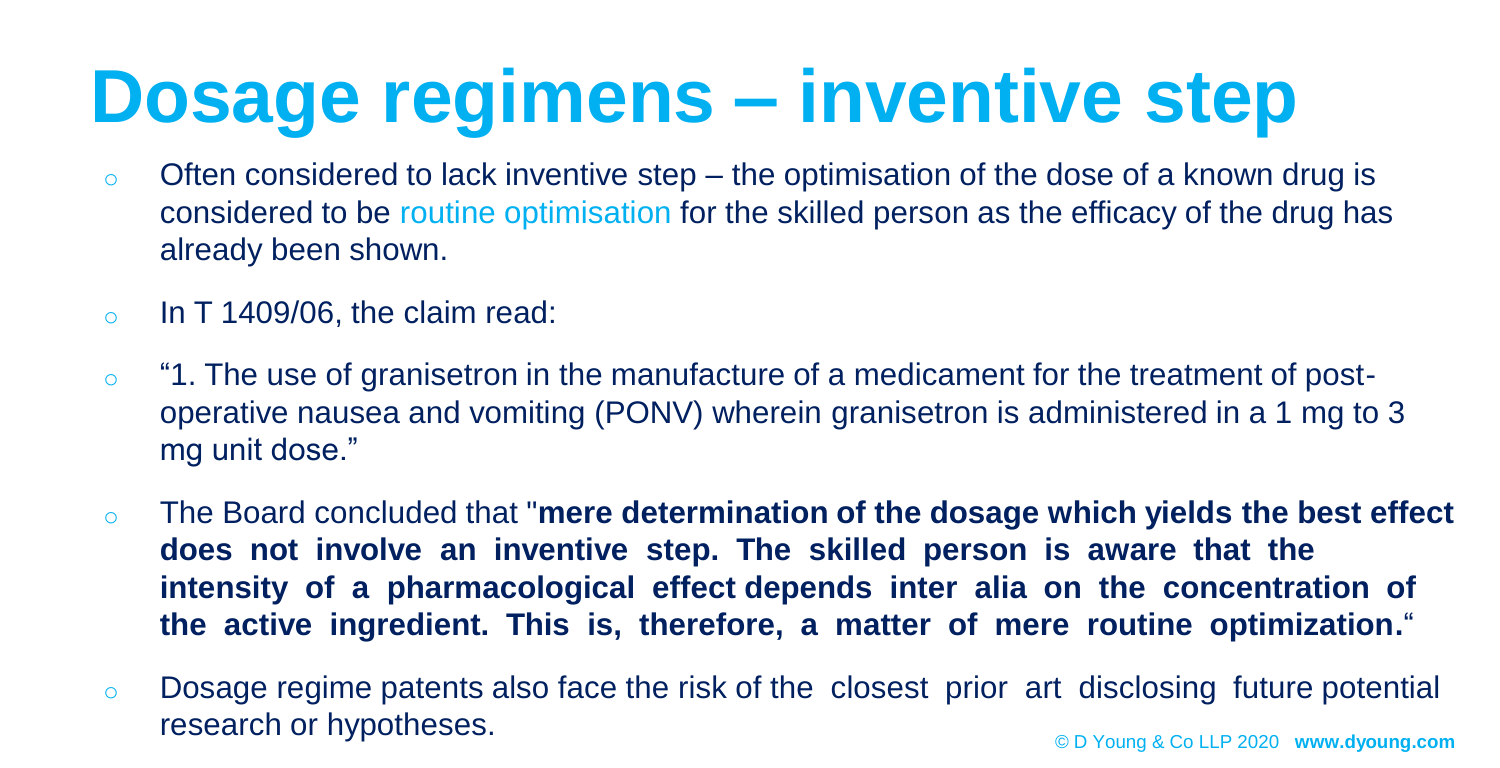# **Patenting dosage regimens**

- o Providing data to support a new technical effect of the claimed dosage regimen assists with inventive step assessment.
- o Combining different types of dosage regimes increases the chance of the closest prior art being "more distant".
	- $\circ$  E.g. new dose with a new mode of administration or new dose with a new medical indication.
- o Is there a prejudice in the art against the dosage?
- o Effect of improving patient compliance.
	- o Data is not necessarily required to evidence improved patient compliance itself.
	- $\circ$  E.g. claims directed to a single dose regimen, reduced dosage interval etc.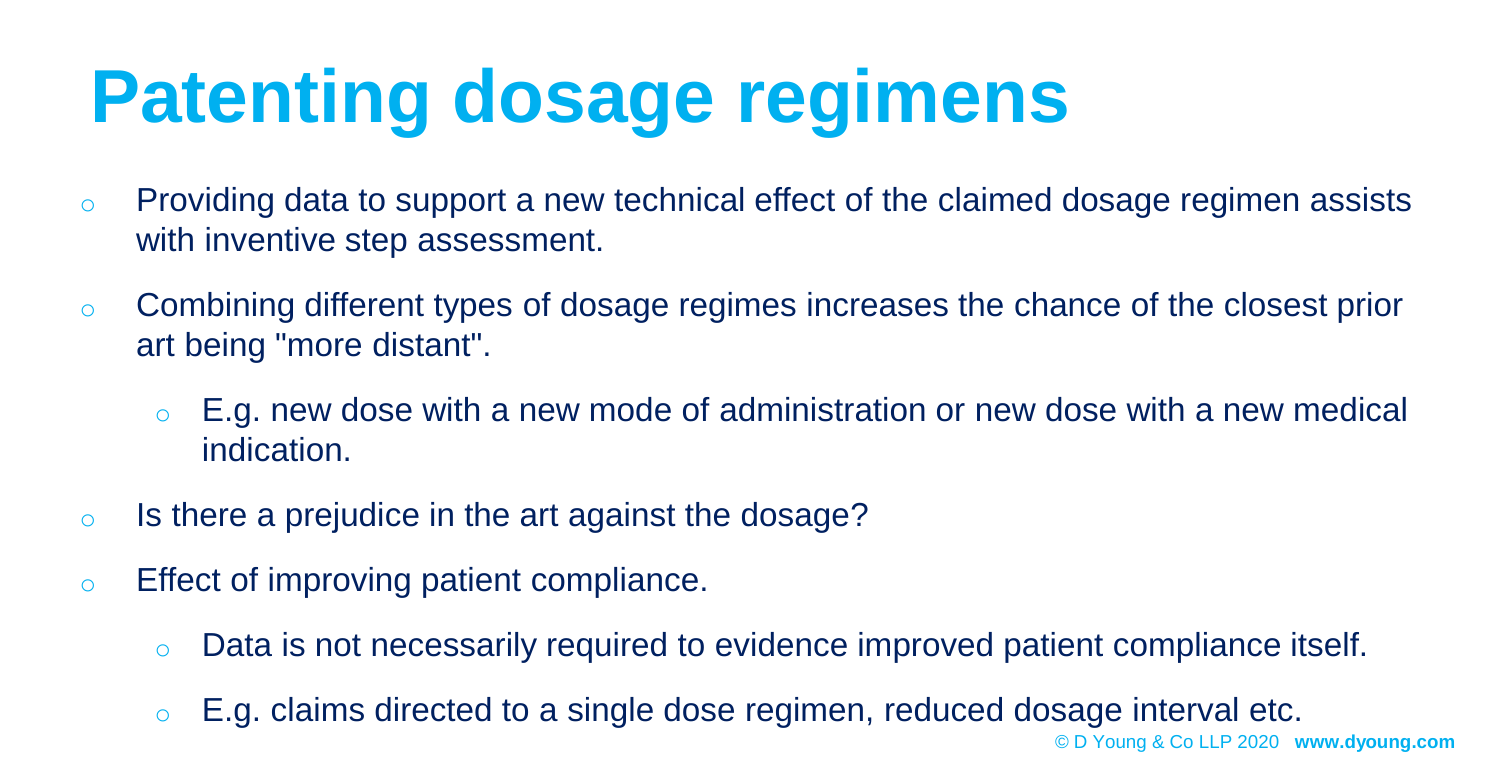# **T 0099/19 – background**

- o Appeal from a decision of the Opposition Division to revoke the patent for added matter and insufficiency.
- o Claim 1*: "Tetrahydrobiopterin (BH4), or optionally a salt form thereof, for use in the treatment of a subject with phenylketonuria (PKU), wherein the BH4 is to be administered orally once daily at a daily dose of 5 mg/kg to 30 mg/kg, and wherein the BH4 is to be administered in combination with a protein restricted diet."*
- o PKU is caused by a deficiency in the liver enzyme phenylalanine hydroxylase (PAH).
- o In non-PKU subjects, phenylalanine (Phe) is converted to tyrosine in the liver by PAH with BH4 as cofactor, keeping plasma Phe concentrations low.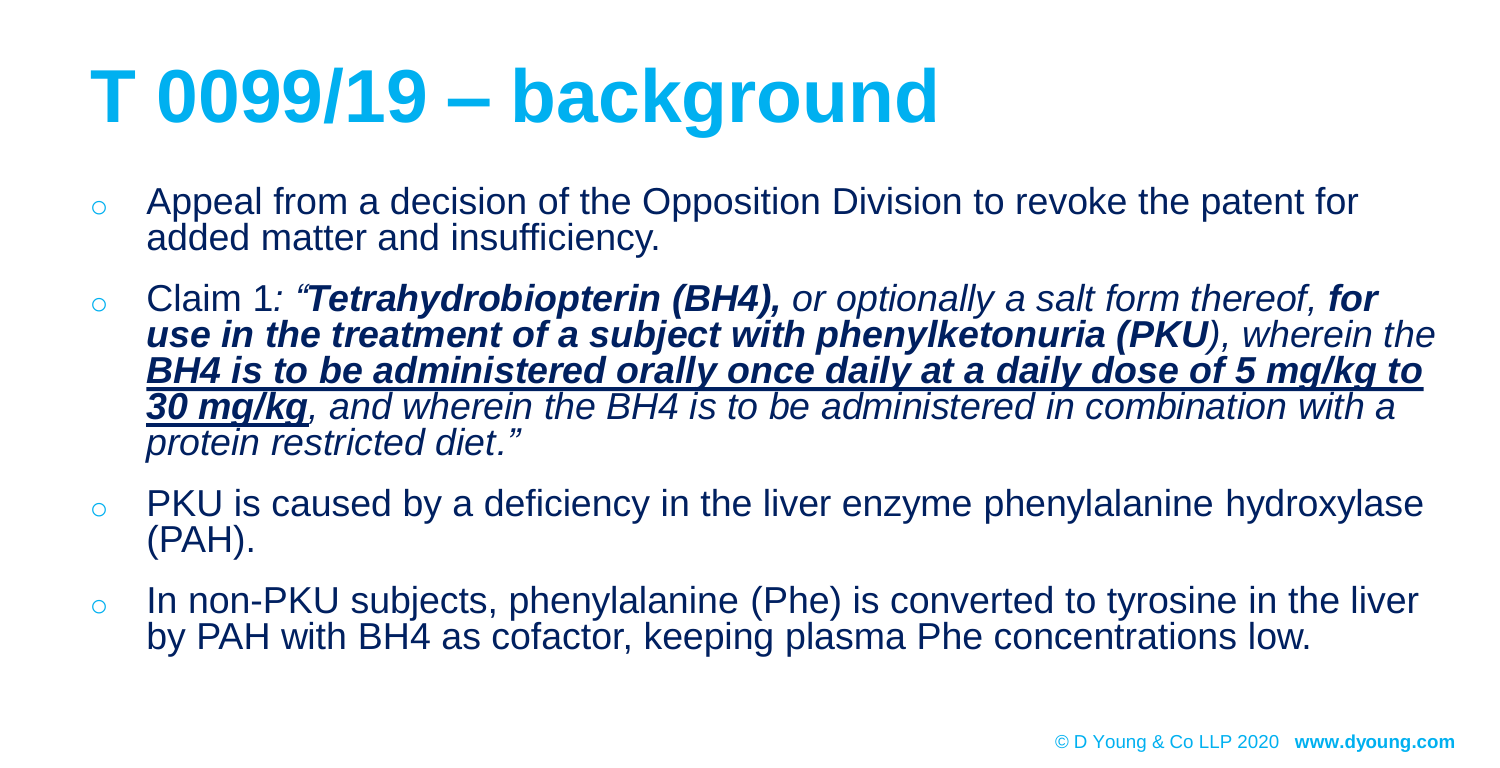- $\circ$  The Board of Appeal first assessed inventive step with consent of the patentee, and ultimately did not consider sufficiency of disclosure.
- $\circ$  The closest prior art, D21, was considered to disclose the oral use of 12 to 15 mg BH4/kg/day divided in three doses for the treatment of PKU.
- The difference between the invention and D21 is that BH4 was administered once daily to the PKU patient.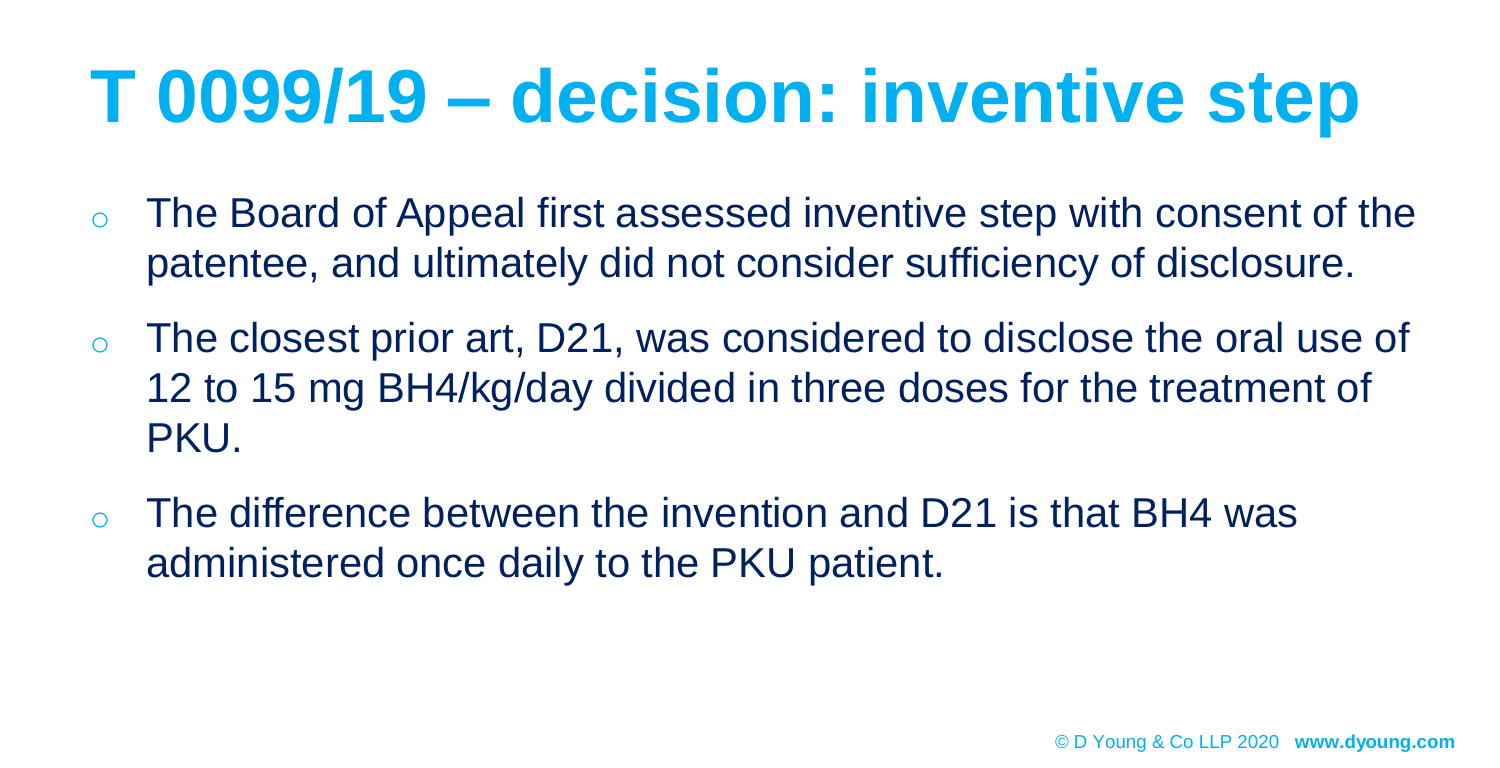- o Board considered that the experimental data on file:
	- o Credibly show that the claimed dosage regimen of BH4 provides a level of efficacy sufficient to bring about the claimed therapeutic effect.
	- o Do not support that this dosage regimen maintains the same level of efficacy as the BH4 dosage regimen of the closest prior art (D21).
- $\circ$  Technical problem: the provision of a dosage regimen of BH4 in the treatment of PKU that leads to improved patient compliance.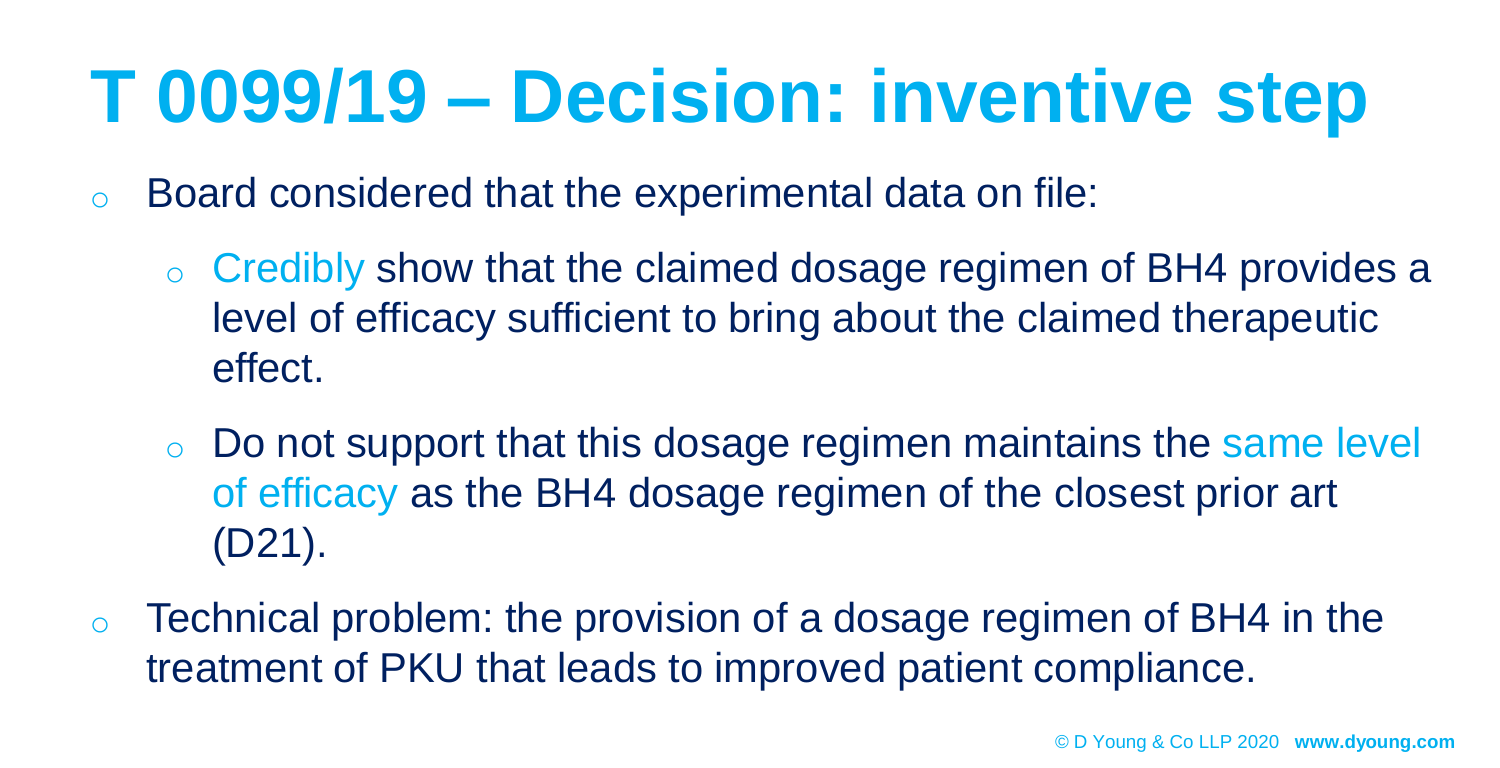- o Board considered the skilled person would have applied such a dosage regimen to BH4 in an obvious manner. It was a commonly known general principle that once-daily administration of a drug provides for improved patient compliance.
- o Patentee argued that a prejudice existed in the art against once-daily oral dosing of BH4 in the treatment of PKU:
	- o *because of its short half-life in humans after oral administration, BH4 had to be administered to PKU patients in more than one dose per day to ensure a sufficient concentration of BH4 in the plasma.*

Supported prejudice with expert declaration and referring to three prior art documents.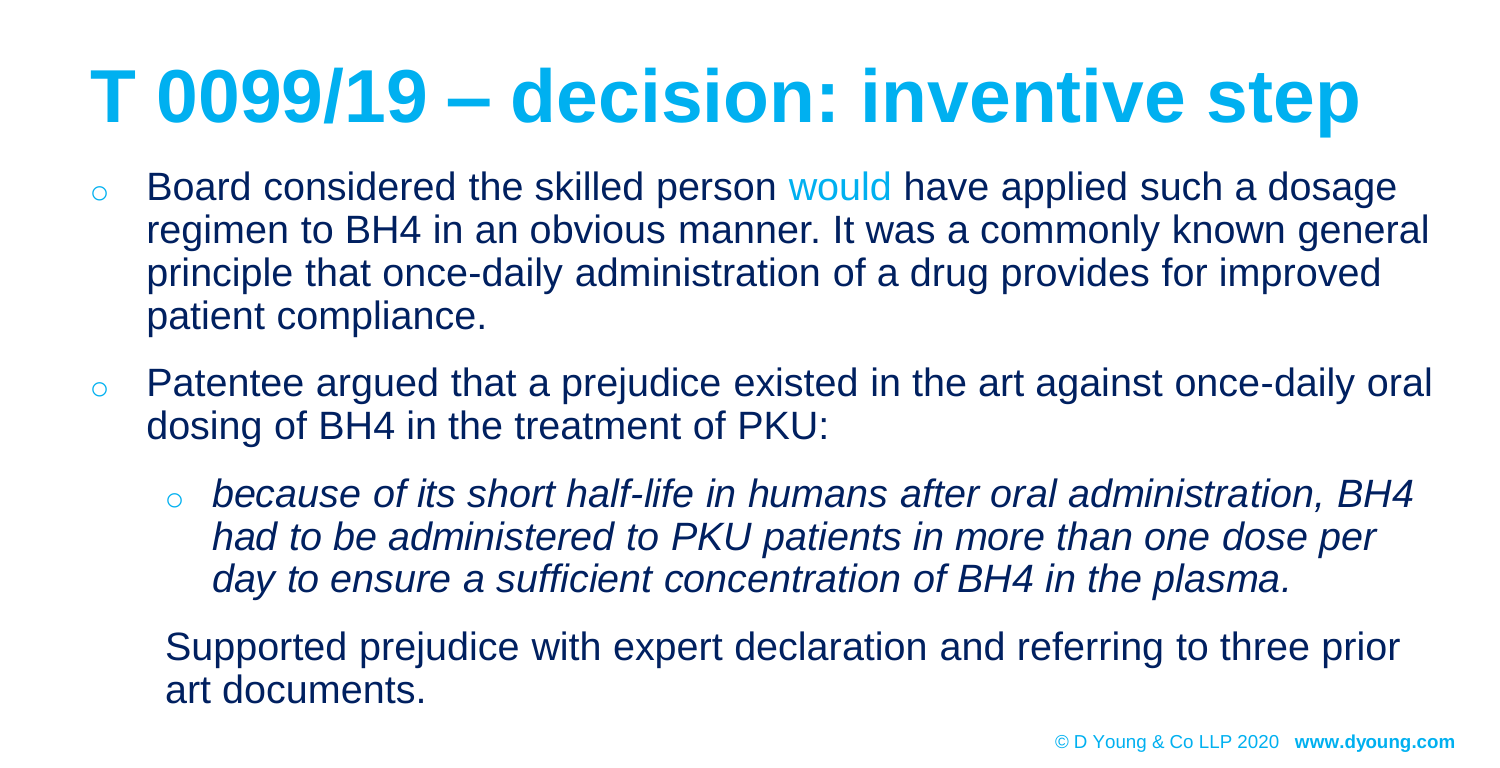- o According to the case law of the boards of appeal, a prejudice in any particular field relates to an opinion or preconceived **idea widely or universally held by experts in that field**. The existence of such prejudice is normally demonstrated by reference to the literature or encyclopaedias published before the priority date.
- $\circ$  The prejudice must have existed at the priority date; any prejudice which might have developed later is of no concern in the judgement of inventive step (Case Law of the Boards of Appeal", 9th edition 2019, I.D.10.2).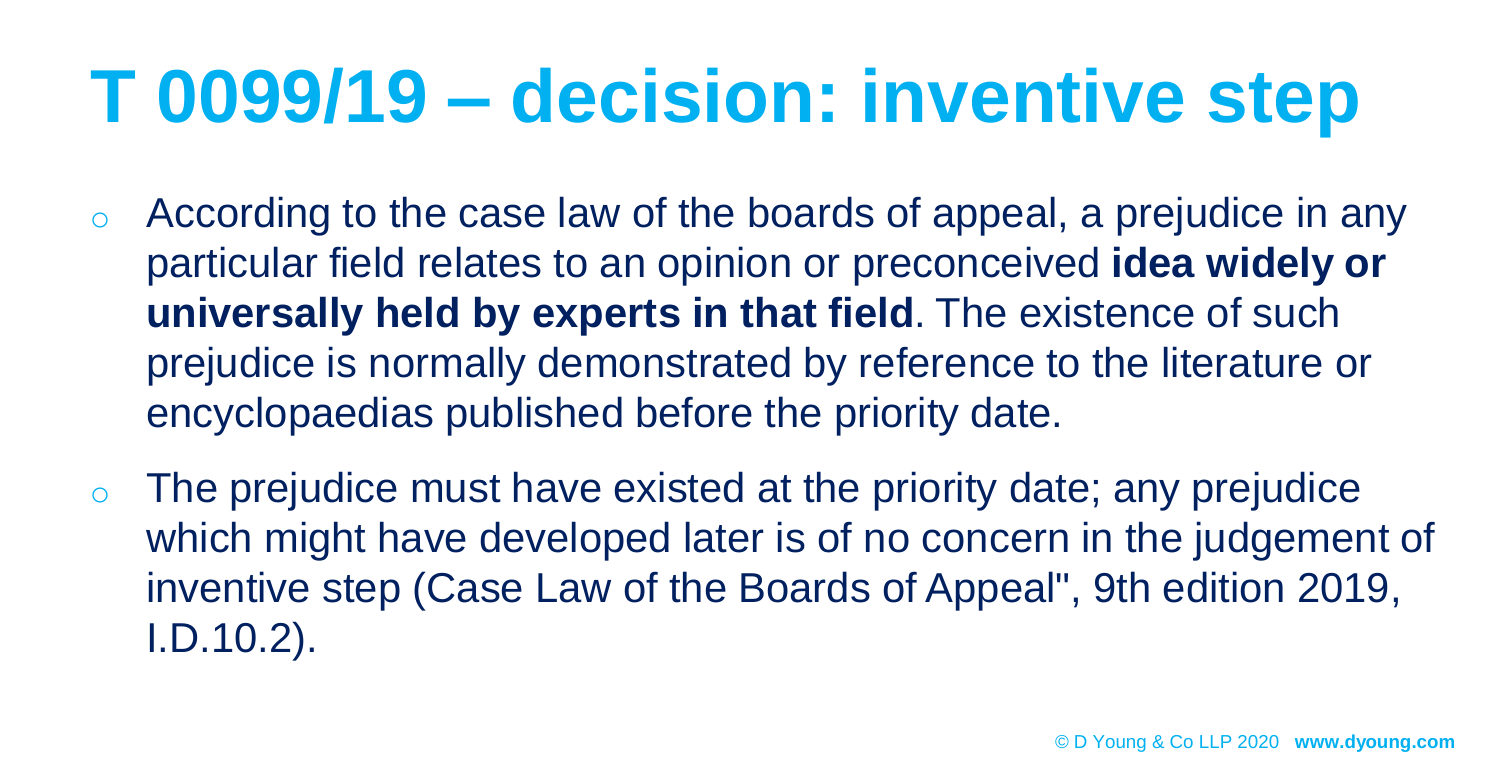Board considered the alleged prejudice not to be conclusively proven.

- o No indication that the skilled person would have concluded that oral once-daily dosing of BH4 would not be sufficient to treat PAH deficiencies from the cited documents.
- o The skilled person would have expected once-daily administration of BH4 to result in a lesser decrease of serum Phe concentrations than BH4 administered at two doses per day. However, no indication which would have led the skilled person to conclude that oral once-daily dosing of BH4 would not be sufficient to treat PAH deficiencies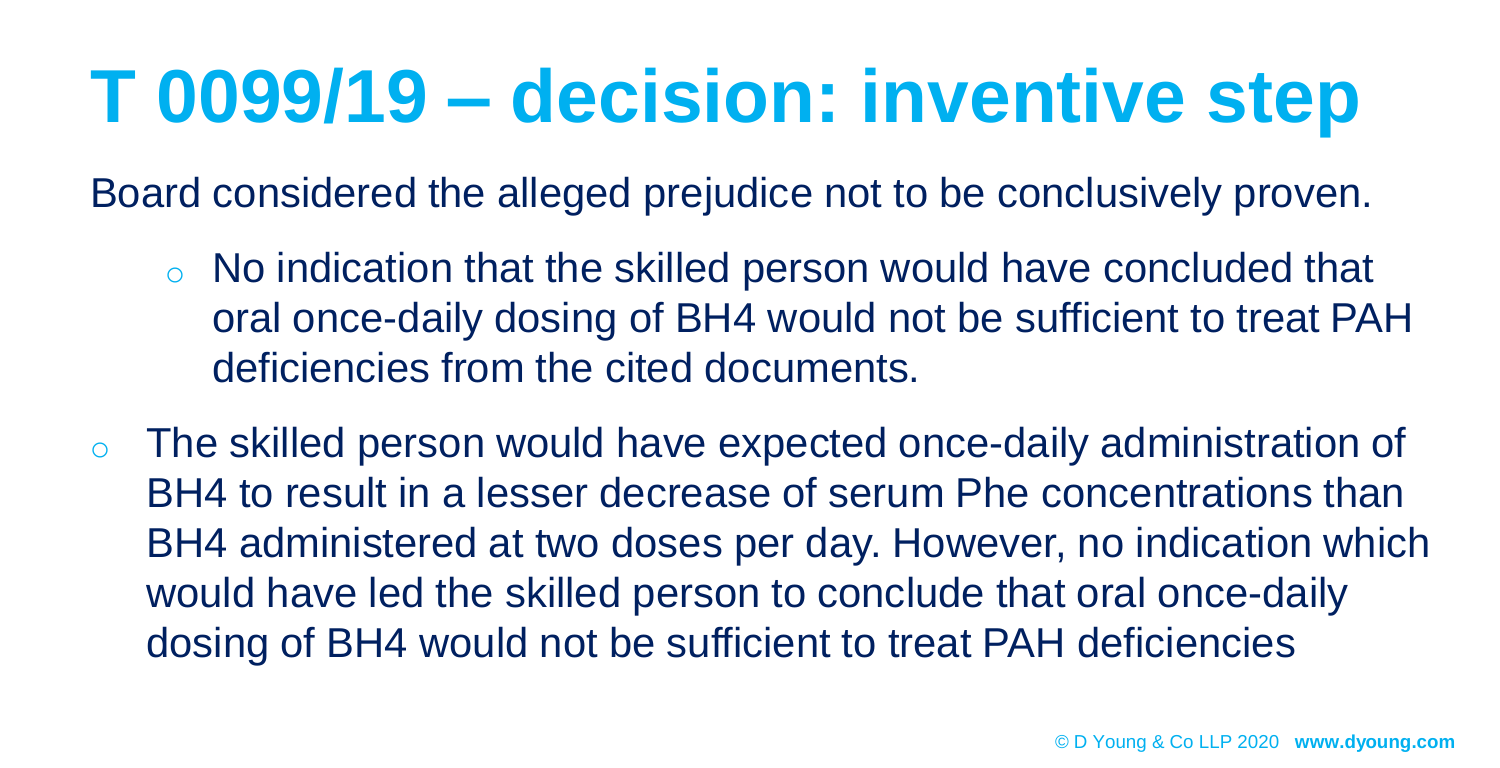#### **T 0099/19 – lessons**

- o If claiming reduced dosage to improve patient compliance, consider including data showing at least similar efficacy is achieved as compared with the known use.
- $\circ$  Lack of such data directly comparing the invention with the prior art can lead to the formulation of a less ambitious objective technical problem.
- o When the objective technical problem concerns improved patient compliance, it would be beneficial to substantiate that a prejudice existed in the art against the claimed dosage regimen/mode of administration.
- o Need very convincing evidence to prove a technical prejudice.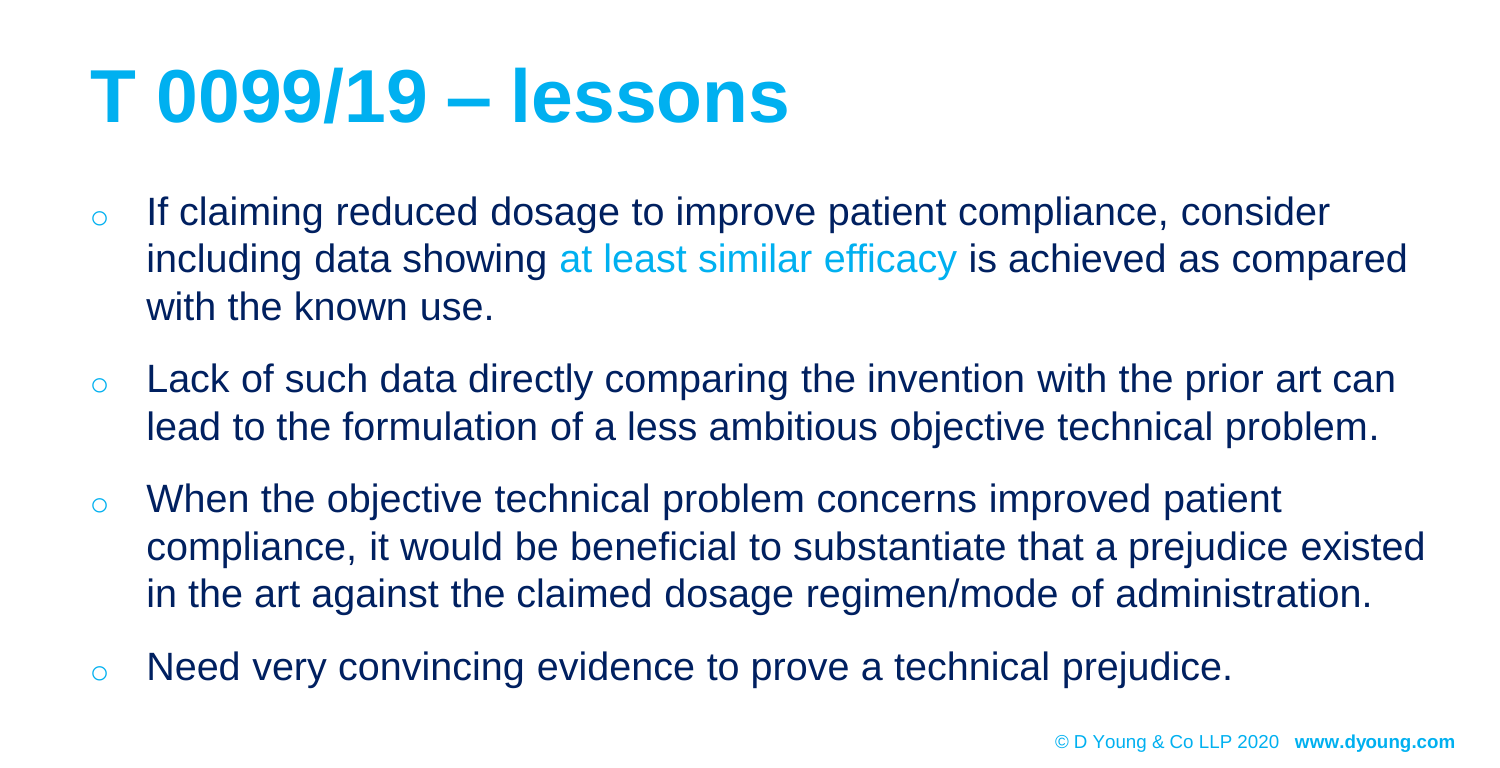#### T 1111/14 Oregon Health & Science University *In vitro* methods – essential steps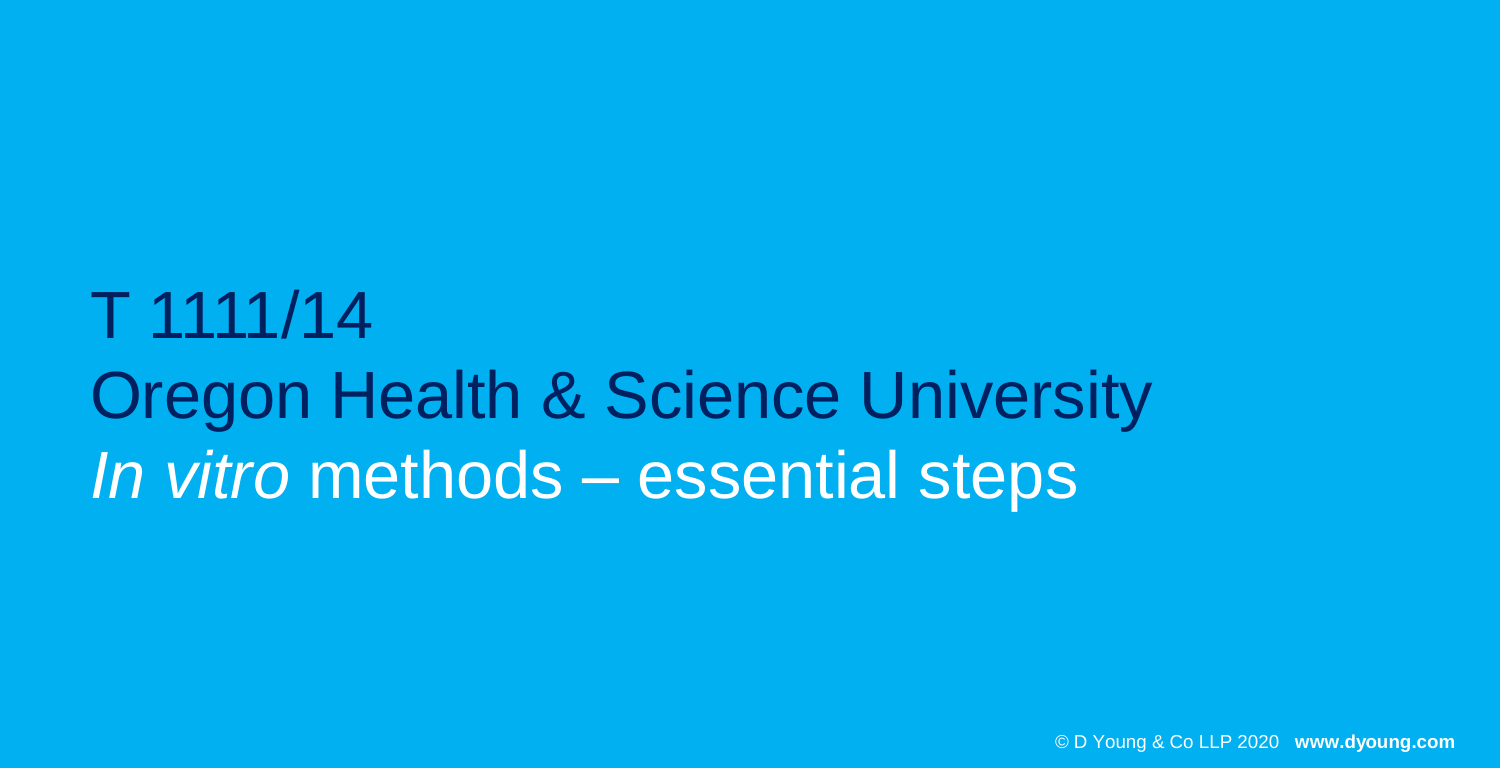# **T 1111/14 – background**

- o Appeal from a decision of the Examining Division to refuse the application under Article 84, Article 83 EPC and exceptions to patentability (Article 53(a) EPC).
- o Claim 1: "*A method of expanding human hepatocytes in vivo, comprising: (i) transplanting isolated human hepatocytes into a Rag2-/- IL2rg-/ mouse, wherein the mouse is deficient for expression of Fah; (ii) allowing the human hepatocytes to expand for at least about two weeks; and (iii) collecting human hepatocytes from the mouse.*"
- The focus of the arguments both before the ED and the Board of Appeal was on whether the additional step of administering a vector encoding human urokinase (uPA) to the mouse at issue was an essential step.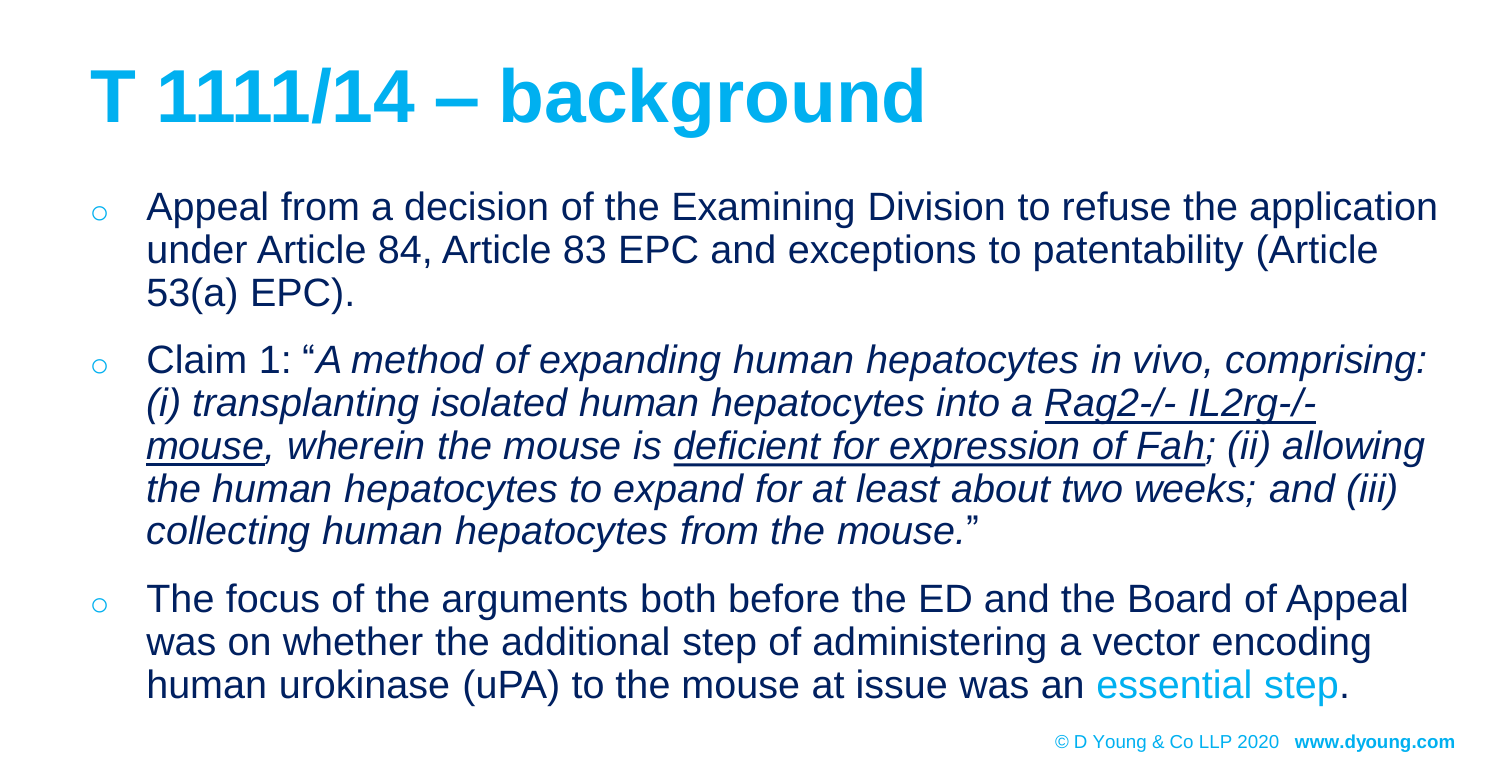# **Essential step – Article 84 EPC**

- o It is a requirement for patentability under **Article 84 EPC** that the claims define clearly all the essential features of the invention.
- o Essential features are those necessary for achieving a technical effect underlying the solution of the objective technical problem.
- $\circ$  Any features which do not actually contribute to the solution of the problem are not essential features, even if these features are consistently mentioned throughout the description of the invention.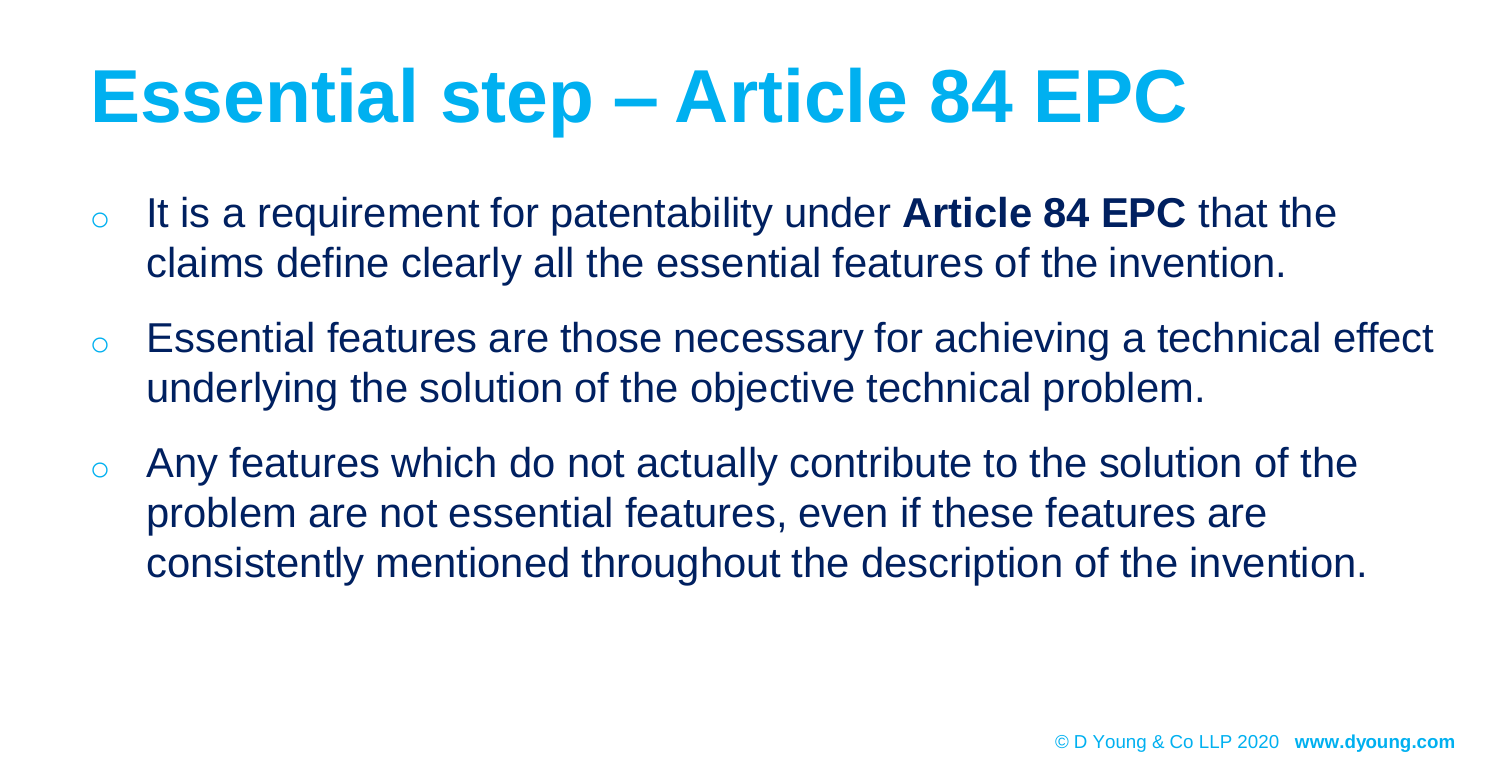## **T 1111/14 – ED decision**

- o The ED acknowledged that the urokinase (uPA) vector pre-treatment is not mentioned as essential.
- o However, ED maintained that it is not unambiguously derivable that it is possible to achieve the desired technical effect (expanding human hepatocytes into FRG mice) without uPA.
- $\circ$  ED took a narrow view that the disclosure of embodiment without uPA treatment was only as more than a 'try and see' possibility".
- $\circ$  ED also considered the failure rate in the Examples to cast doubt on the invention working in the absence of uPA treatment.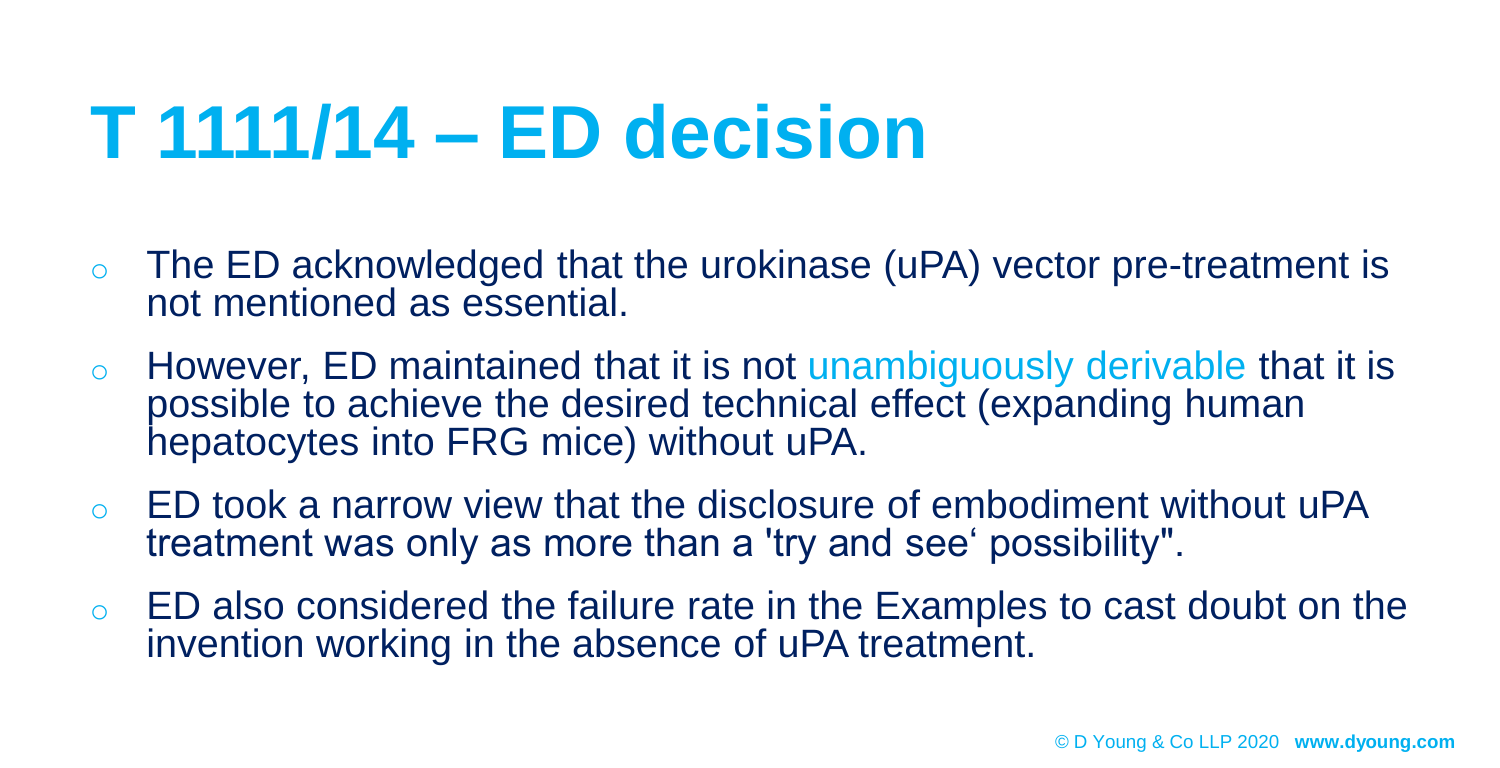#### **T 1111/14 – decision under Article 84 EPC**

The Board of Appeal held that uPA treatment is not an essential step.

o "*The quoted passages disclose, clearly and unambiguously, an embodiment of the invention that does not require the administration of a uPA vector to the mouse prior to transplantation. The amount of technical details provided in the application for this particular embodiment might have to be considered for the assessment of sufficiency of disclosure, but it is of no relevance as regards the question whether claim 1 is supported by the description. Otherwise, the boundary between the requirements of Articles 83 and 84 EPC becomes blurred.*"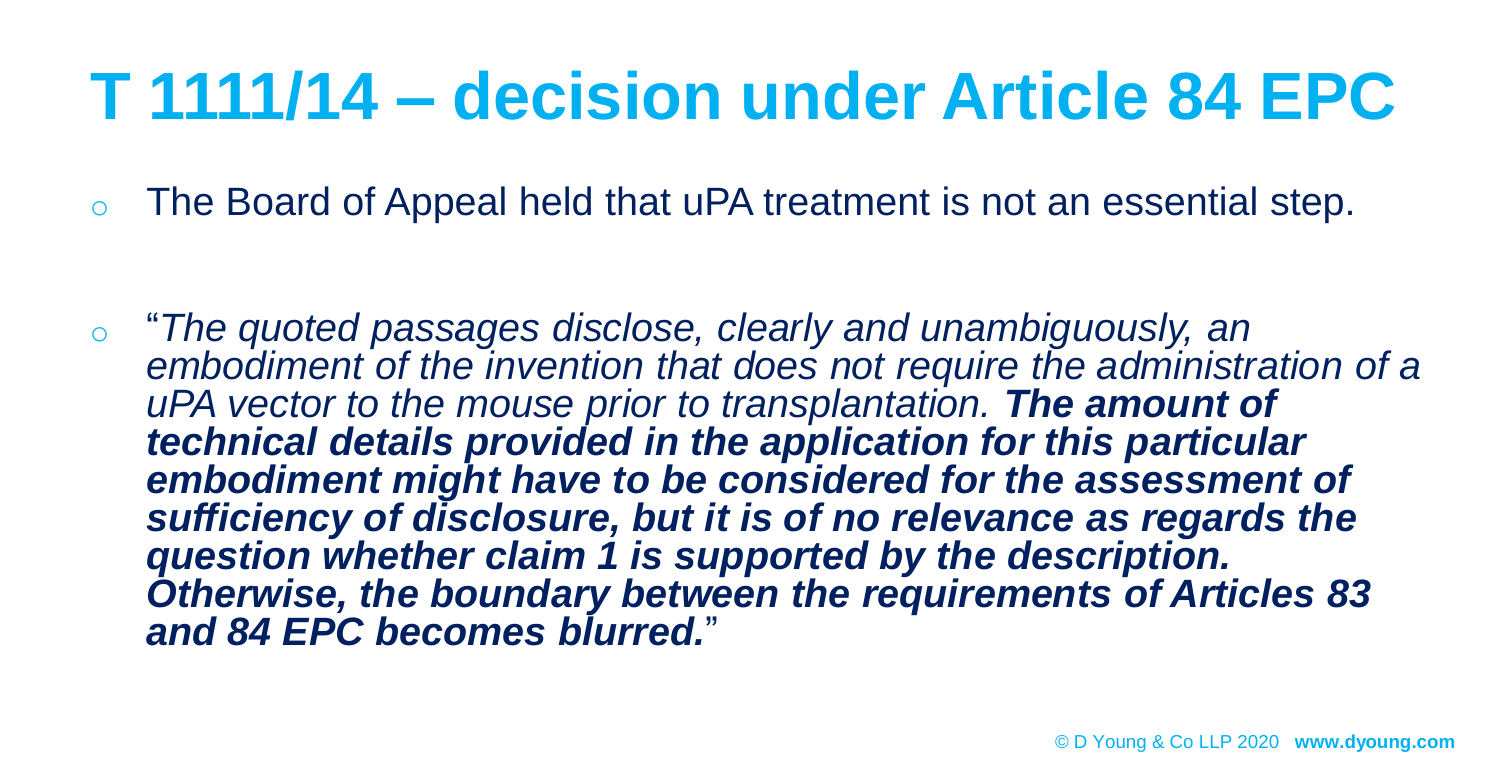#### **T 1111/14 – decision under Article 83 EPC**

- o Example in application states:
- o "*In three separate transplantations, primary engraftment of human hepatocytes was observed in FRG mice in recipients which had first received the uPA adenovirus. The uPA-pretreatment regimen was therefore used in most subsequent transplantation experiments.*
- o *In total, human hepatocytes from nine different donors were used successfully and no engraftment failures occurred after introduction of the uPA adenovirus regimen.*" (see page 43, lines 13 to 18 of the application; emphasis as in the decision under appeal).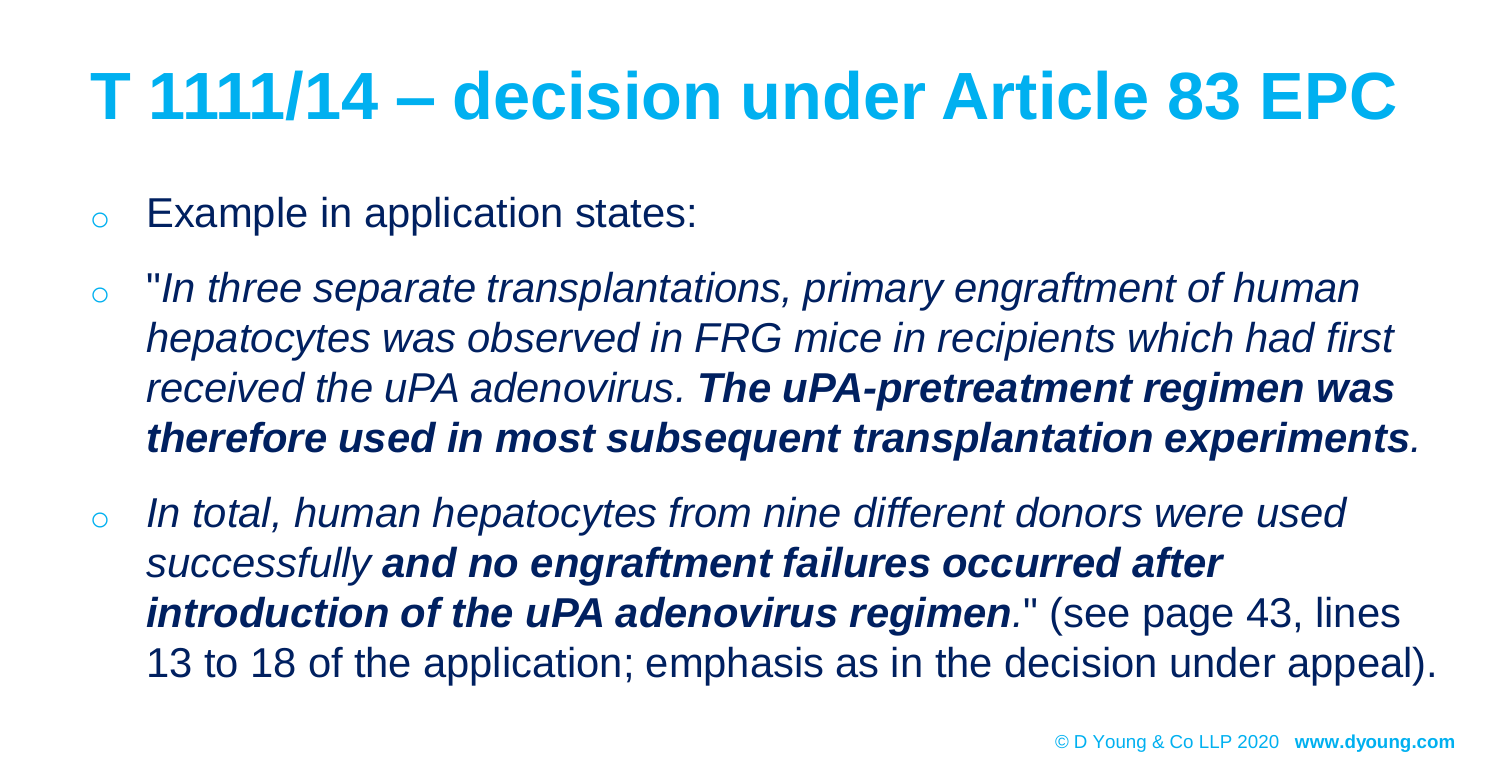#### **T 1111/14 – decision under Article 83 EPC**

- o Board held that the claimed invention is sufficiently disclosed.
- o Board cited that "some engraftment failures" cannot be equated to a failure to carry out the claimed method without administration of uPA.
	- o "*Occasional failure when testing a technical teaching does not impair its reproducibility, if the attempts are kept within reasonable bounds and do not require inventive skill.*"
- Board considered that in the technical field at issue occasional failure is the rule, rather than the exception.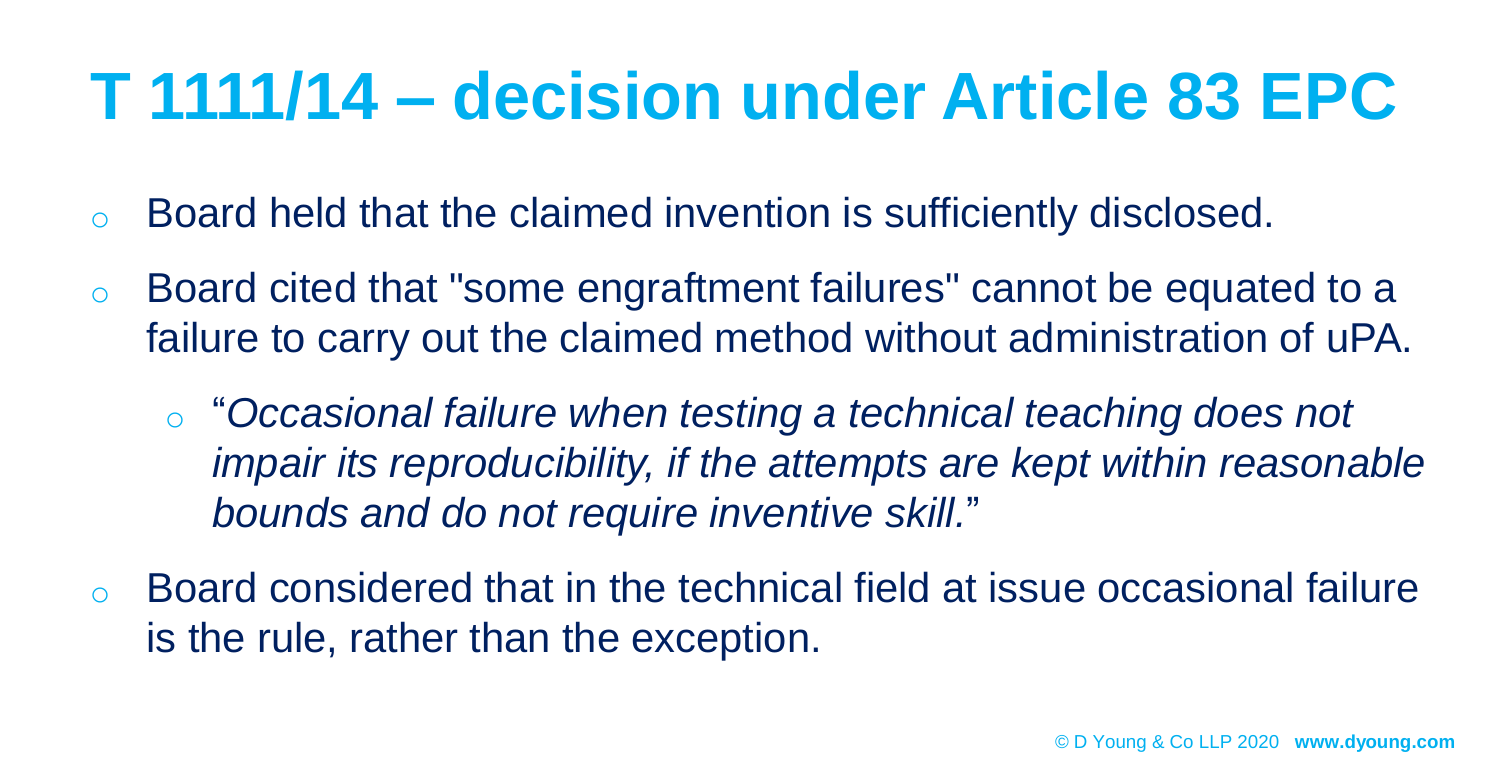#### **T 1111/14 – lessons**

- o Confirms the distinction between the requirements of Articles 83 and 84 EPC.
- $\circ$  No requirement to expressly state in the description that a feature of the invention is not essential to achieve the technical effect.
- $\circ$  A low success rate can still be used to support that an invention is enabled as long as the invention can be reproduced without inventive skill – especially if low success rates are normal in the field of the invention.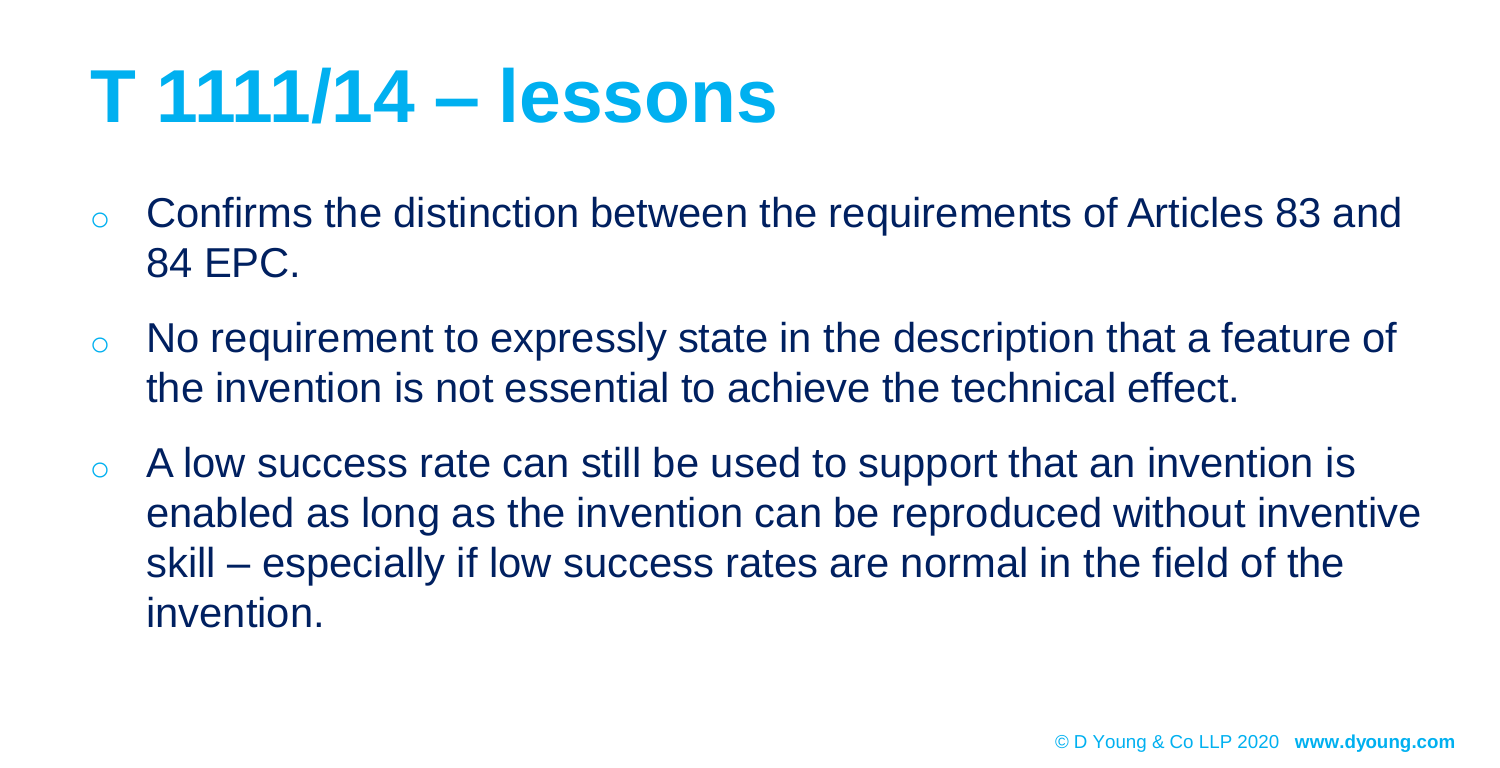[2020] EWHC 866 (Pat) Akebia Therapeutics Inc v Fibrogen, Inc Doctrine of equivalents – interplay between validity and infringement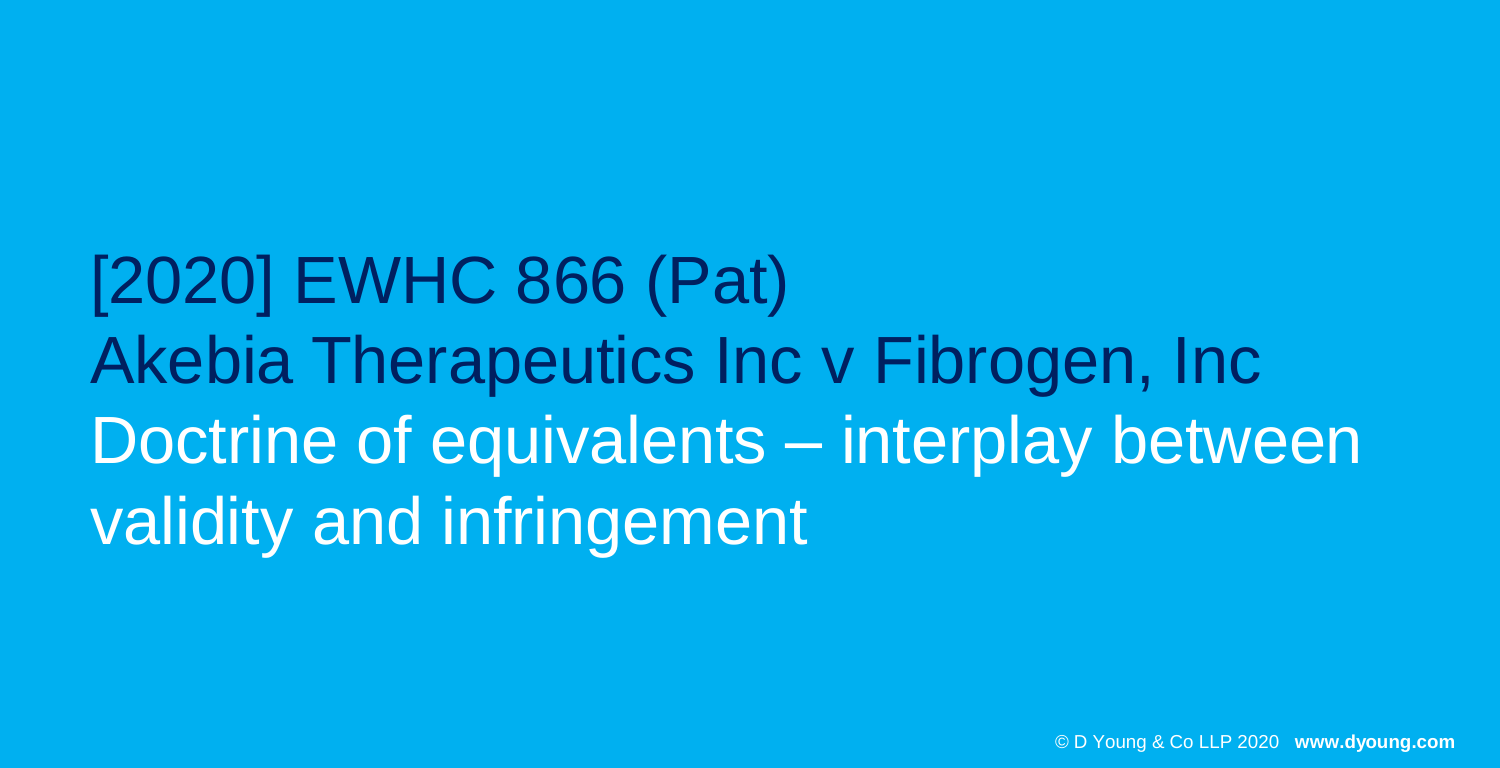# **Doctrine of equivalents**

- $\circ$  Broadens the effective scope of a patent claim allows patentees to seek remedies for infringement of a patent claim by a product or process falling outside the literal meaning of a claim.
- $\circ$  A patentee could argue in favour of the validity of a narrow claim during examination and then seek to claim infringement of a broader, and potentially invalid claim, under the doctrine of equivalents postgrant.
- $\circ$  Until now there has been little clarification from the courts on whether this apparent abuse of procedure would be sanctioned.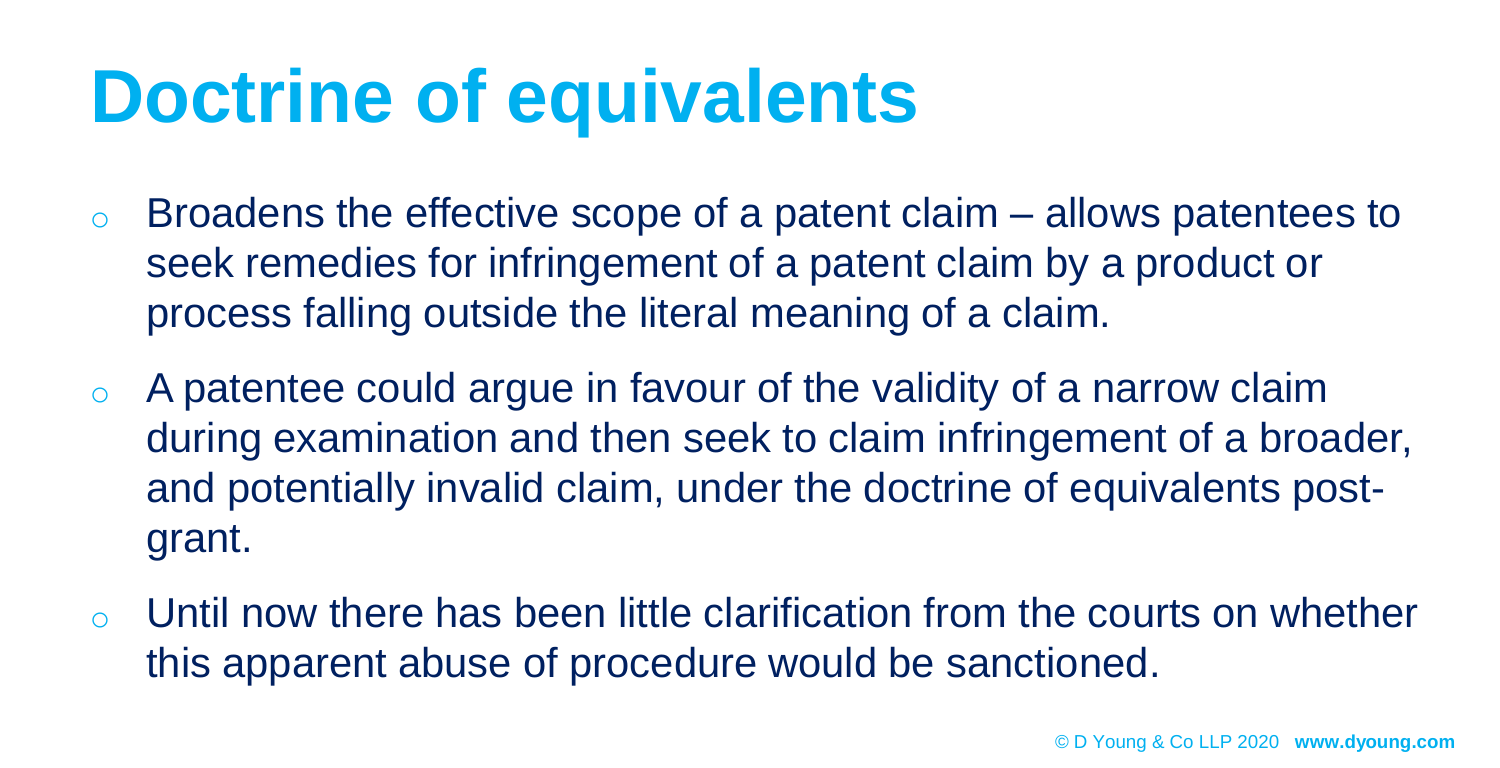#### **Doctrine of equivalents – Actavis UK Ltd and others v Eli Lilly and Company**

Actavis questions:

- i. Notwithstanding that it is not within the literal meaning of the relevant claim(s) of the patent, does the variant achieve substantially the same result in substantially the same way as the invention, i.e. the inventive concept revealed by the patent?
- ii. Would it be obvious to the person skilled in the art, reading the patent at the priority date, but knowing that the variant achieves substantially the same result as the invention, that it does so in substantially the same way as the invention?
- iii. Would such a reader of the patent have concluded that the patentee nonetheless intended that strict compliance with the literal meaning of the relevant claim(s) of the patent was an essential requirement of the invention?

(For infringement need to answer "yes", "yes", "no".)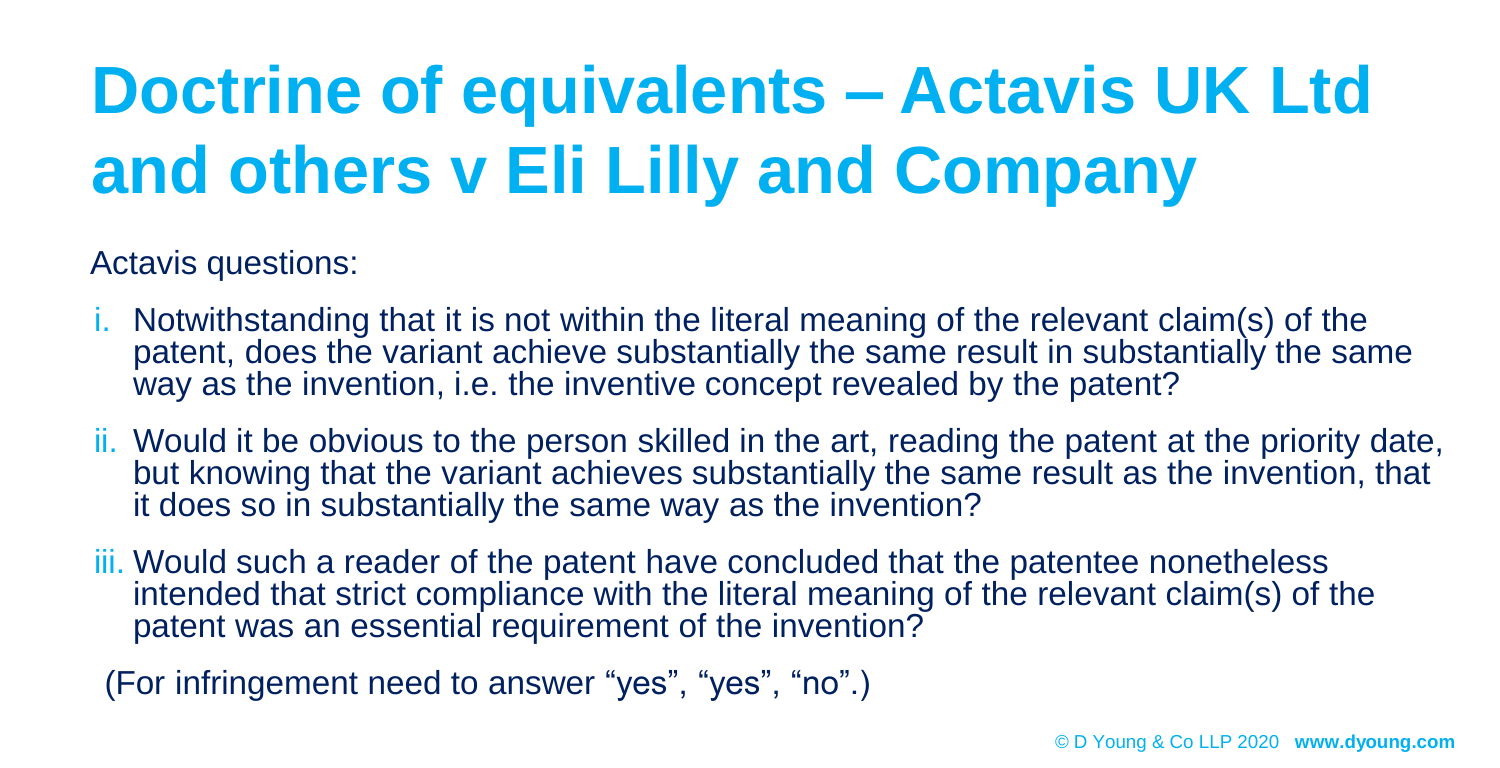# **Akebia v Fibrogen – background**

- o Akebia Therapeutics, and Otsuka Pharmaceutical challenged the validity of six patents belonging to FibroGen to clear the way for launch of their **vadadustat** product for the **treatment of anaemia associated with chronic kidney disease (CKD)**.
- $\circ$  The patents related to inhibitors of the enzyme hypoxia inducible factorprolyl hydroxylase (HIF-PHIs) for use in treating anaemia and related disorders.
- During the validity action, FibroGen had limited a number of claims to one specific chemical compound (compound C) for reasons of sufficiency.
- o FibroGen then argued that claims limited to compound C were infringed by vadadustat under the doctrine of equivalents.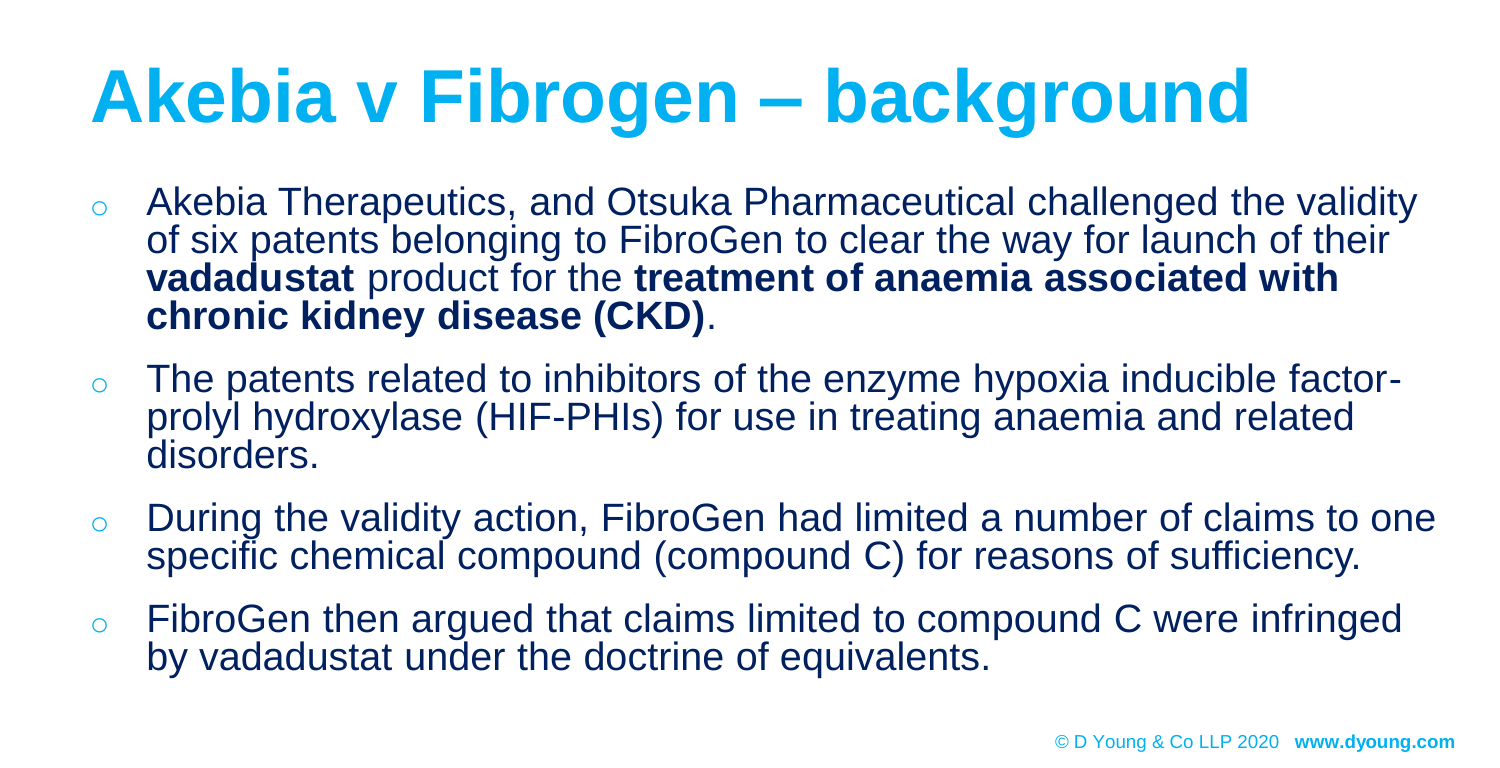#### **Akebia v Fibrogen – questions (i) & (ii)**

- o The High Court held that the first two questions should be answered "no".
	- o does the variant achieve substantially the same result in substantially the same way as the invention, i.e. the inventive concept revealed by the patent? = no.
	- $\circ$  Would it be obvious to the person skilled in the art, reading the patent at the priority date, but knowing that the variant achieves substantially the same result as the invention, that it does so in substantially the same way as the invention?  $=$  no.
- o Primarily due to structural differences between compound C and vadadustat.
- o This means that the claims are not infringed under the doctrine of equivalents.
- o In spite of this conclusion, the court considered the third question.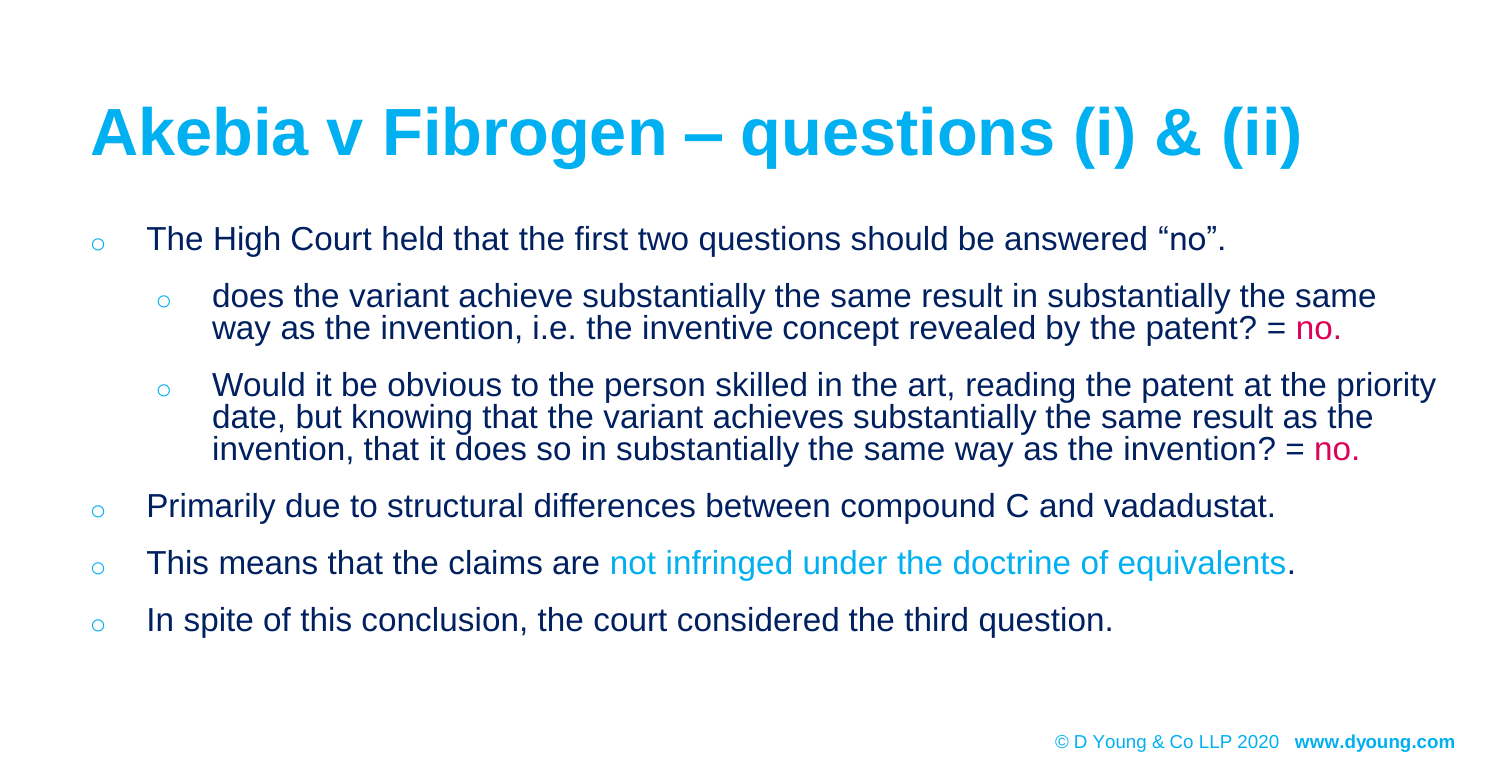# **Akebia v Fibrogen – question (iii)**

- o Would such a reader of the patent have concluded that the patentee nonetheless intended that strict compliance with the literal meaning of the relevant claim(s) of the patent was an essential requirement of the  $invention? = yes.$
- $\circ$  The High Court confirmed that limiting a claim to a specific compound for reasons of validity must be interpreted as "*disclaiming the other ways of*  achieving the same effect disclosed in the specification, and in particular *everything covered by the broader granted claims.*"
- The High Court also confirmed that any generic statements made during prosecution to suggest that deleted subject-matter has not been abandoned or that the claims have been limited merely to expedite prosecution should not affect this conclusion.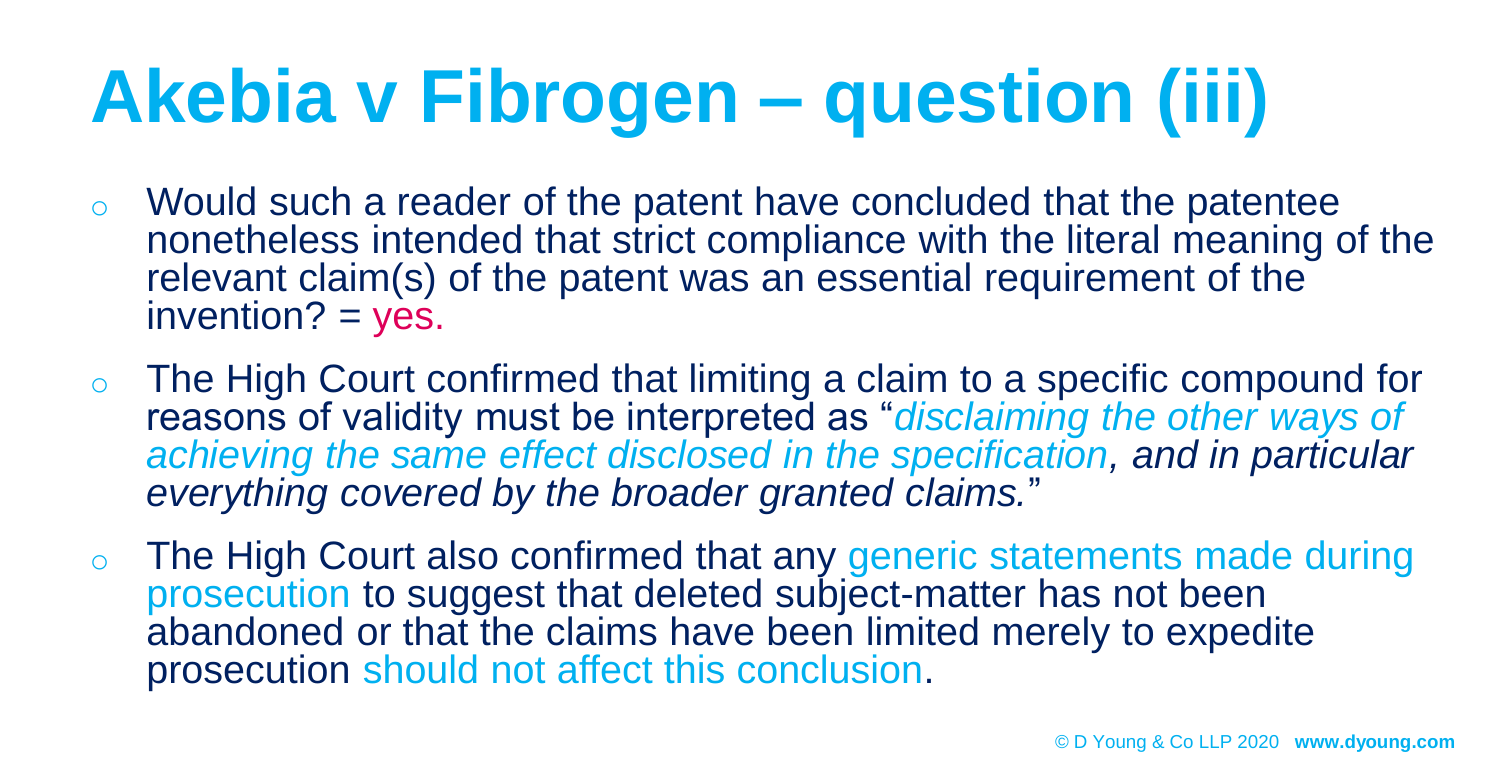# **Akebia v Fibrogen – implications**

- $\circ$  The reasoning presented in the decision deviates from the conclusion reached in Actavis UK Ltd and others v Eli Lilly and Company in that:
	- $\circ$  It suggests that the reader of a patent would be aware of limitations required to achieve a valid claim.
	- o It concludes that the reader would consider limitations made to achieve validity to require strict compliance with the literal meaning of the claim (leading to a finding of non-infringement).
- o Could be distinguished from Actavis UK Ltd v Eli Lilly by the type of amendment required - added matter is a formal ground but sufficiency is a fundamental requirement for patentability.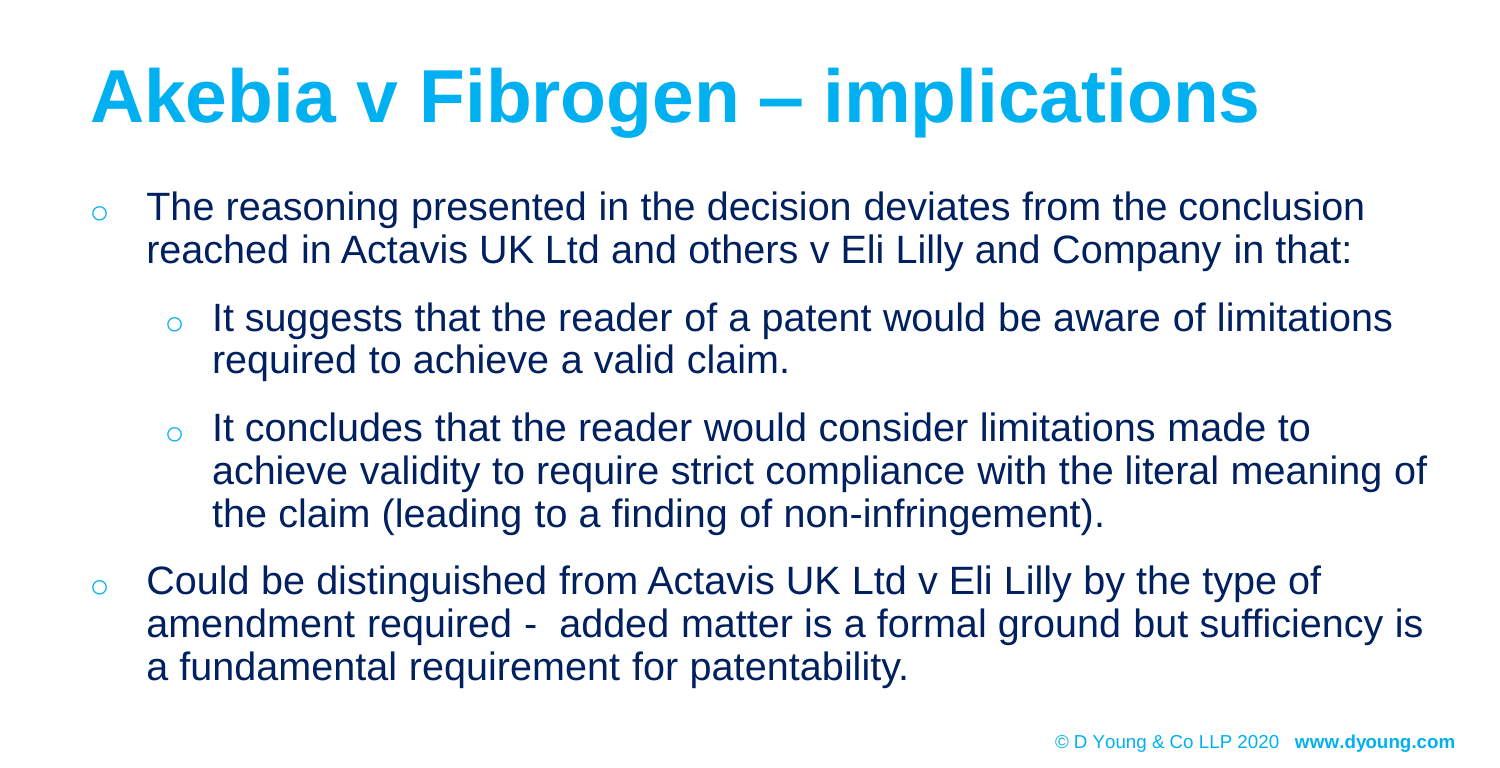## **Akebia v Fibrogen – lessons**

A patentee may not be permitted **under certain circumstances** to make a limiting amendment for reasons of validity but then argue in favour of a broader claim when assessing infringement.

- o Whether an amendment is likely to be taken to require strict compliance with the wording of the claims should be considered with caution.
- $\circ$  The reason for an amendment and the similarity of the potential infringement to subject-matter excluded from the claim by the amendment both appear to be important factors for consideration.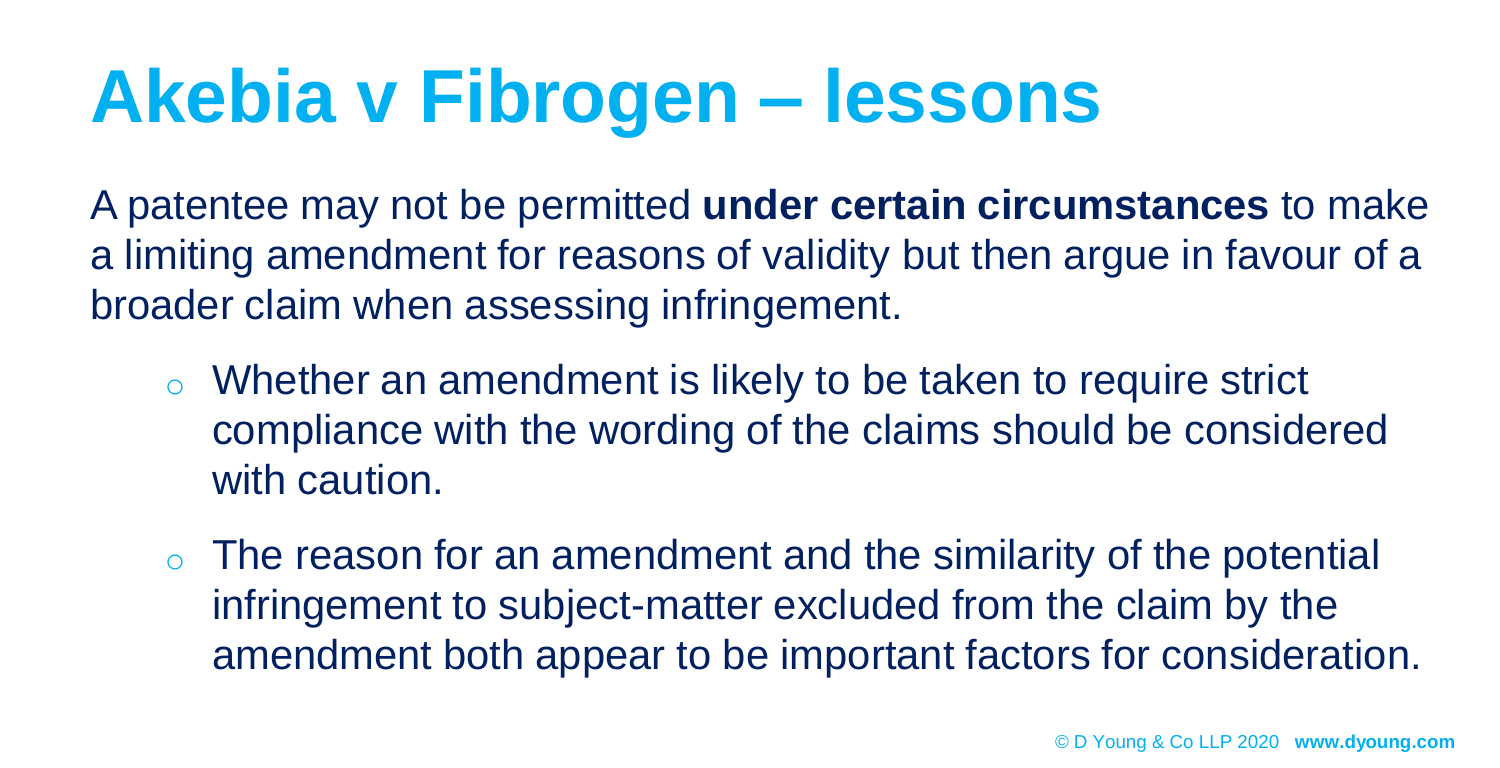T2214/14 Baxter International Inc Patient subgroups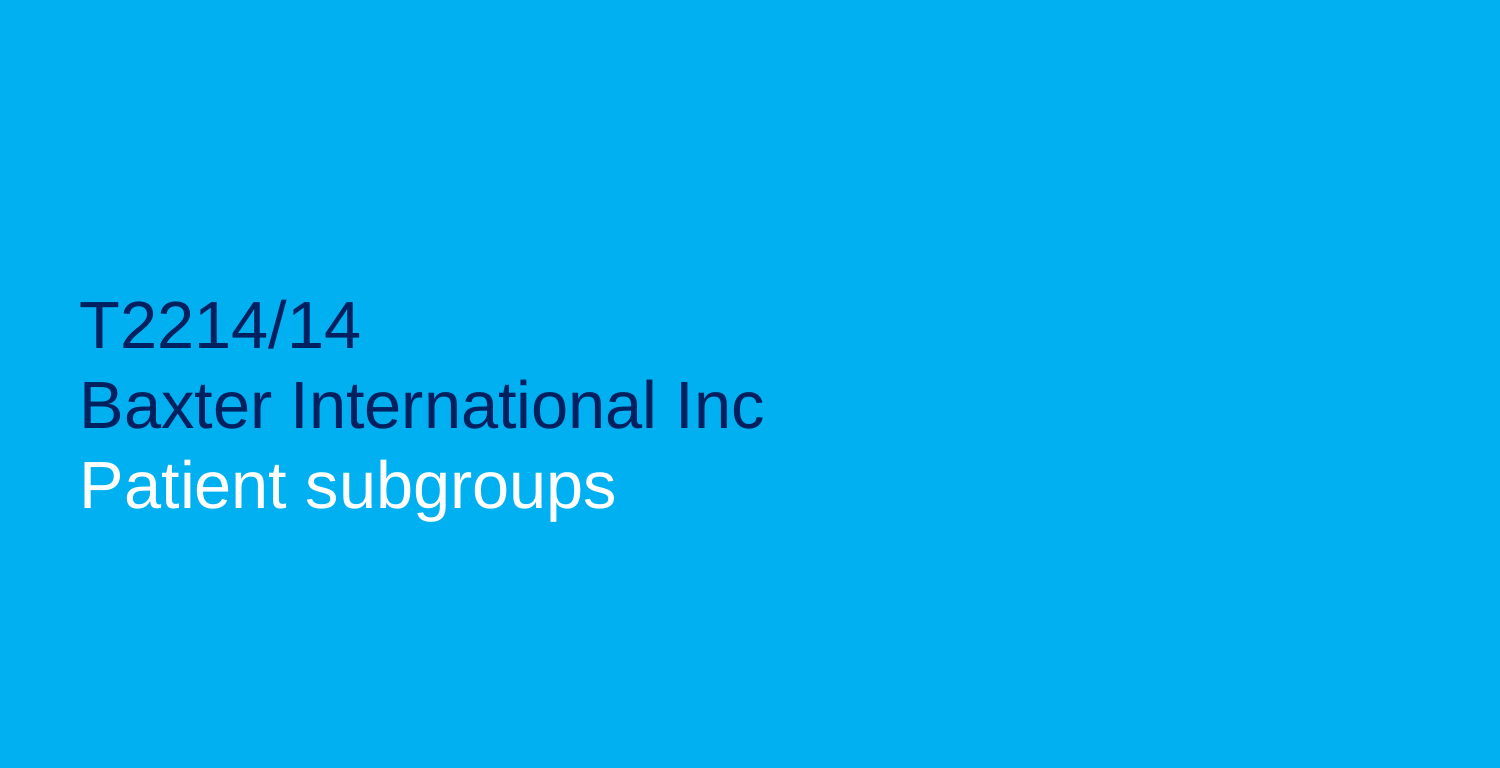# **Patient subgroups**

- Established at the EPO that the use of a known compound to treat a known disease in a new group of patients can be novel.
- $\circ$  The new patient subgroup must be distinguished from the former by its *physiological or pathological status* (T19/86).
- o Choice of patient subgroup cannot be arbitrary, such that there is no functional relationship between the physiological or pathological status of the new patient subgroup and the therapeutic or pharmacological effect achieved (T1399/04).
- o Novelty requirements for patient subgroups akin to low level inventive step.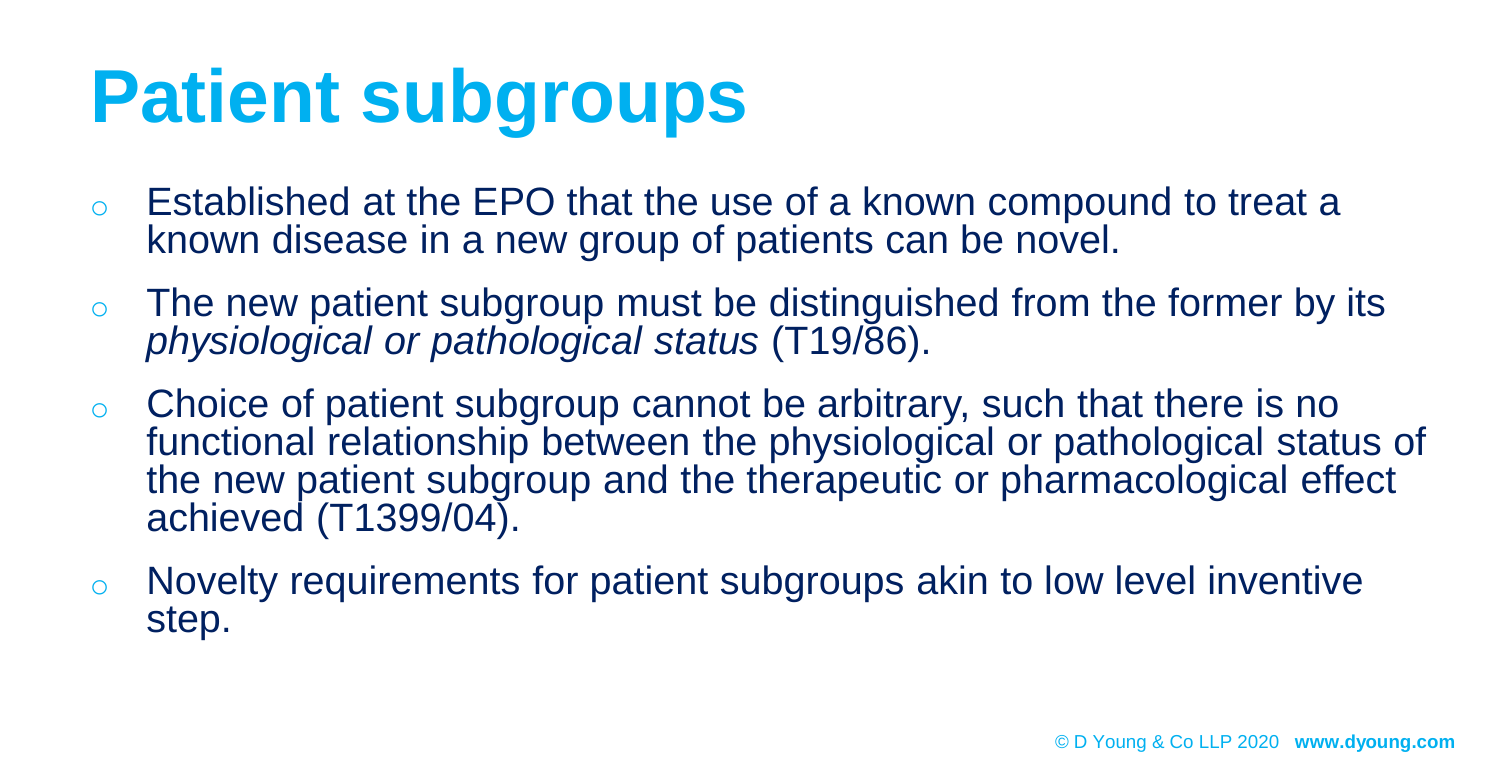# **T2214/14 – background**

- o Appeal from a decision of the Examining Division to refuse an application for insufficiency and lack of inventive step.
- o Claim 1*: "A composition for use in reversing Type-1 diabetes in a mammal having new onset diabetes, the composition comprising microspheres comprising oligonucleotides that are antisense to and targeted to bind to primary transcripts selected from the group consisting of CD40, CD80 and CD86 primary transcripts, and combinations thereof."*
- o Amended claims filed in appeal proceedings dealt with sufficiency issue.
- o Examining Division had found claim 1 to lack an inventive step over D2.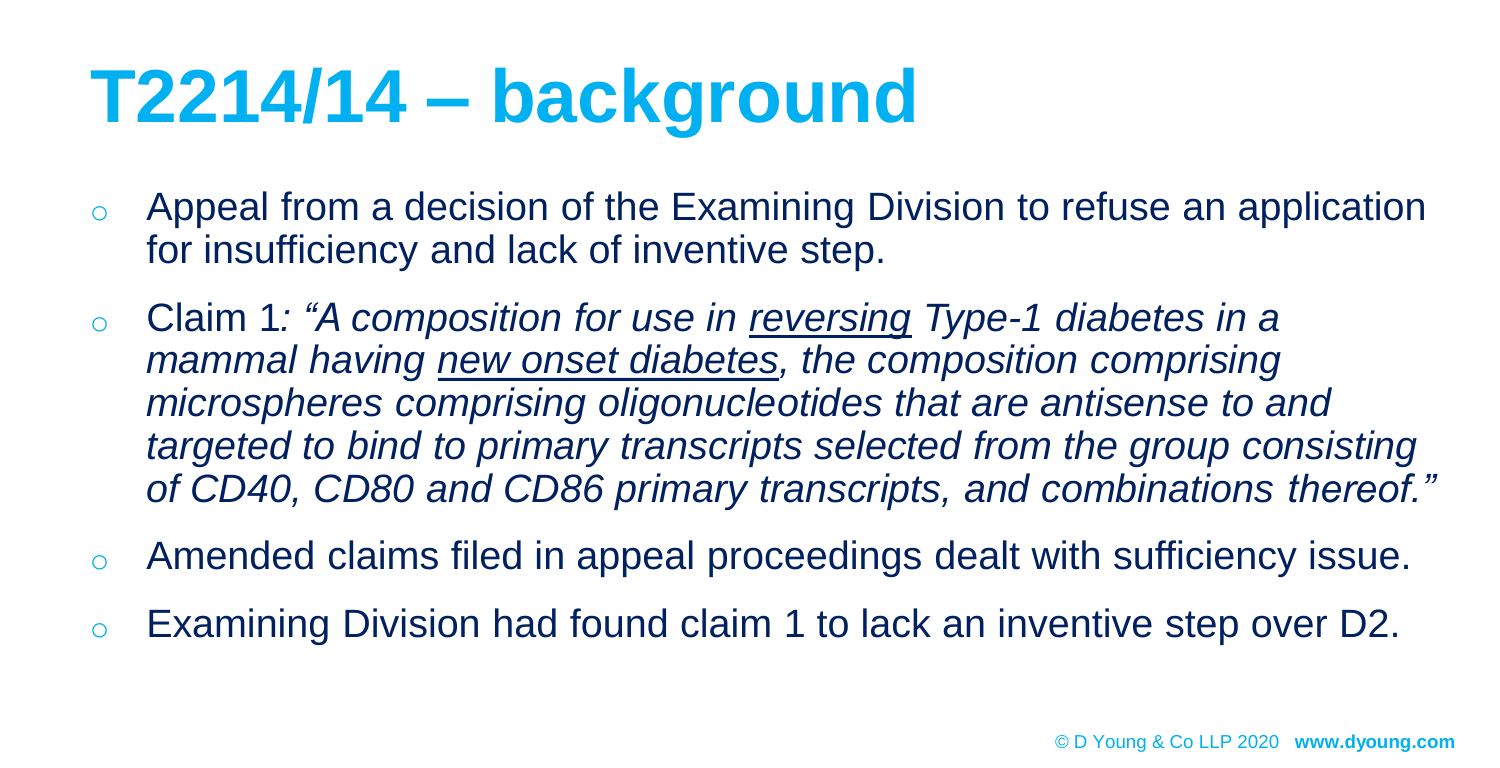# **T2214/14 – ED inventive step decision**

- o Application as filed included evidence that the claimed microspheres reversed disease in diabetic mice.
- o D2 described a microsphere composition comprising the oligonucleotides of claim 1.
- $\circ$  Example 4 of D2 demonstrated that mice treated with the microspheres took longer to develop diabetes than untreated mice, but no data using mice with diabetes was included.
- o The Examining Division considered claim 1 to lack inventive step because the skilled person would have been able to predict that the claimed microspheres would resolve diabetes.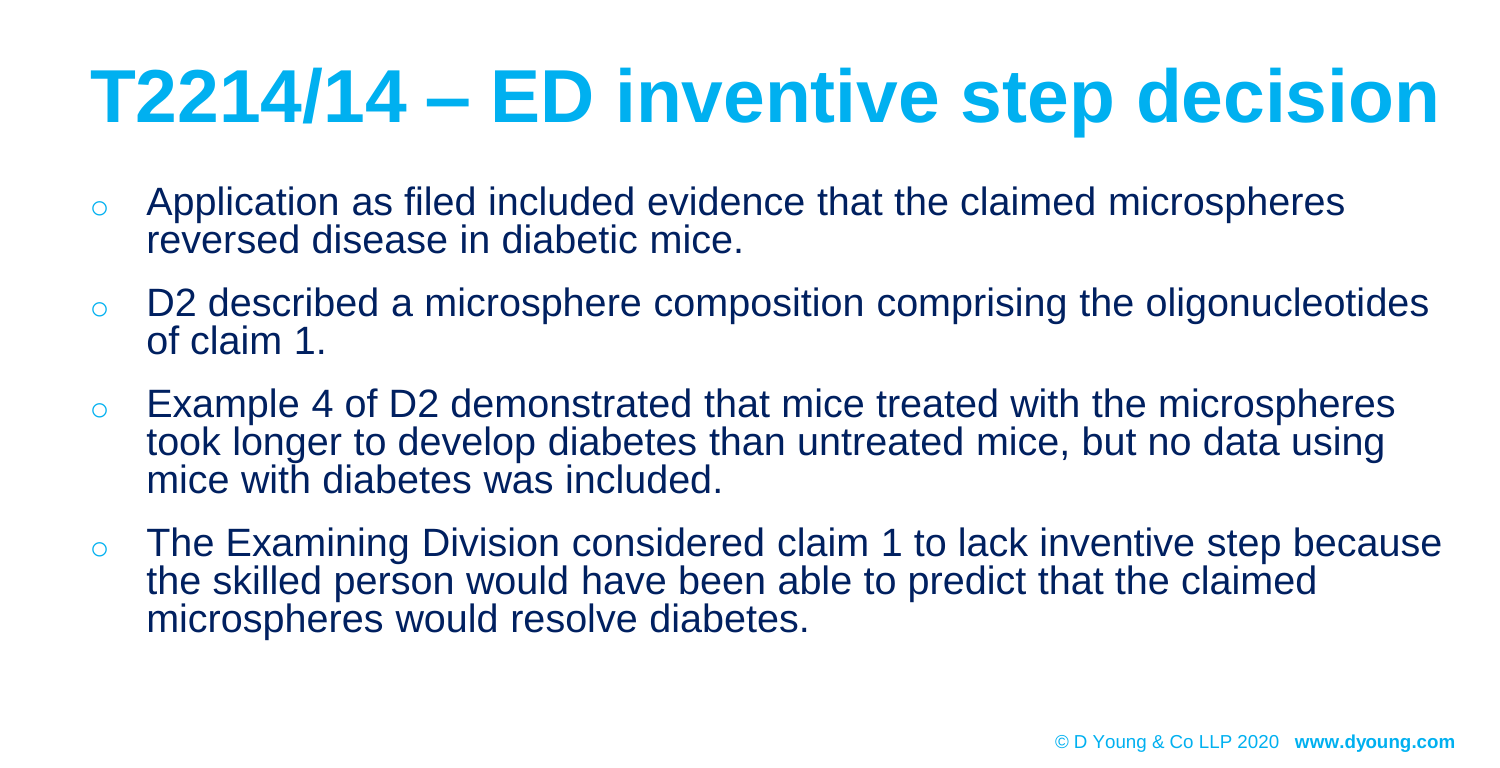## **T2214/14 – decision: inventive step**

- o Board of Appeal found all claims to be inventive.
- o D2 was considered to demonstrate only that the claimed microspheres could prevent the development of diabetes in non-diabetic NOD mice.
- The difference between the invention and D2 is the reversal of diabetes v the prevention of diabetes.
- $\circ$  The technical problem was the provision of a composition comprising the antisense molecules for achieving a **further, different clinical outcome**.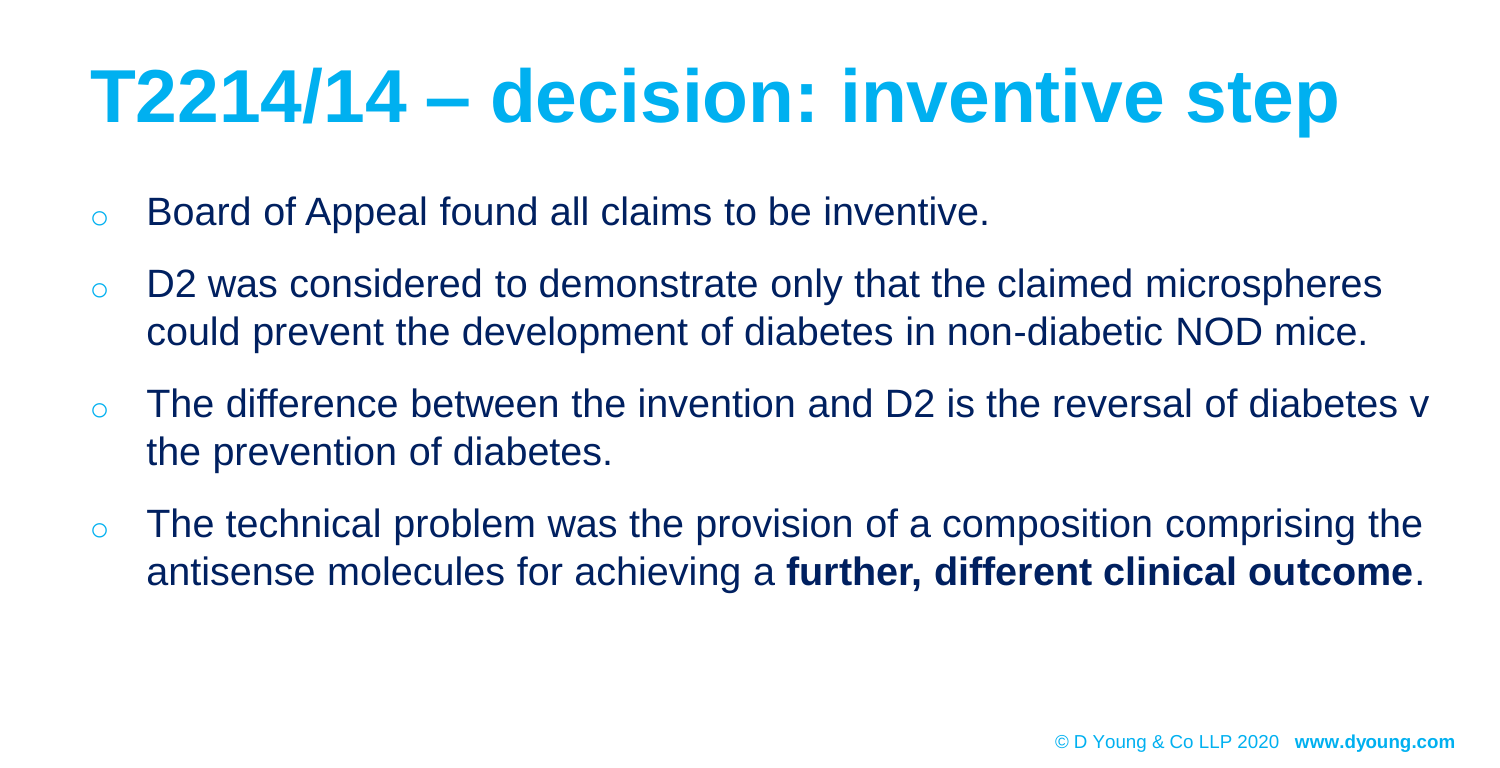# **T2214/14 – decision: inventive step**

- o D4 was a review article considered to form part of the common general knowledge.
	- o 175 agents shown to delay or prevent onset of type 1 diabetes.
	- only 6 of these agents shown to reverse diabetes once it developed.
	- o Many agents shown to be efficacious in pre-diabetic animals have proven to be ineffective in new onset diabetic mice.
- o Hope that a treatment may be successful is not enough for a reasonable expectation of success.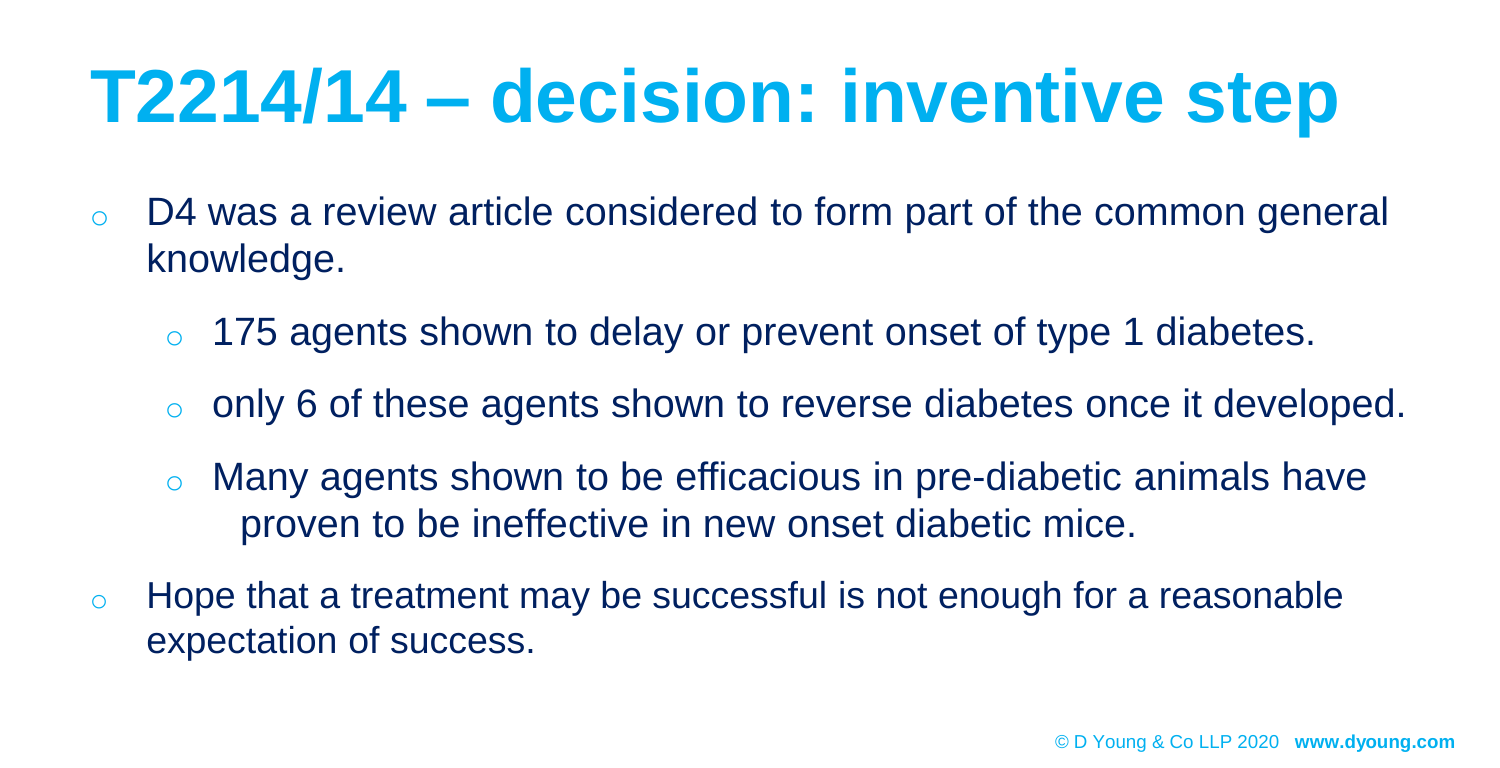#### **T2214/14 – lessons**

- o Disease prevention and disease treatment are considered different clinical outcomes.
	- o Reduces the relevance of prior art relating to the same disorder unless evidence of treatment provided.
	- o Confirms importance of CGK regarding uncertainty of therapy.
- $\circ$  Appeal process conducted in writing possibility of avoiding Oral Proceedings advantageous in present circumstances.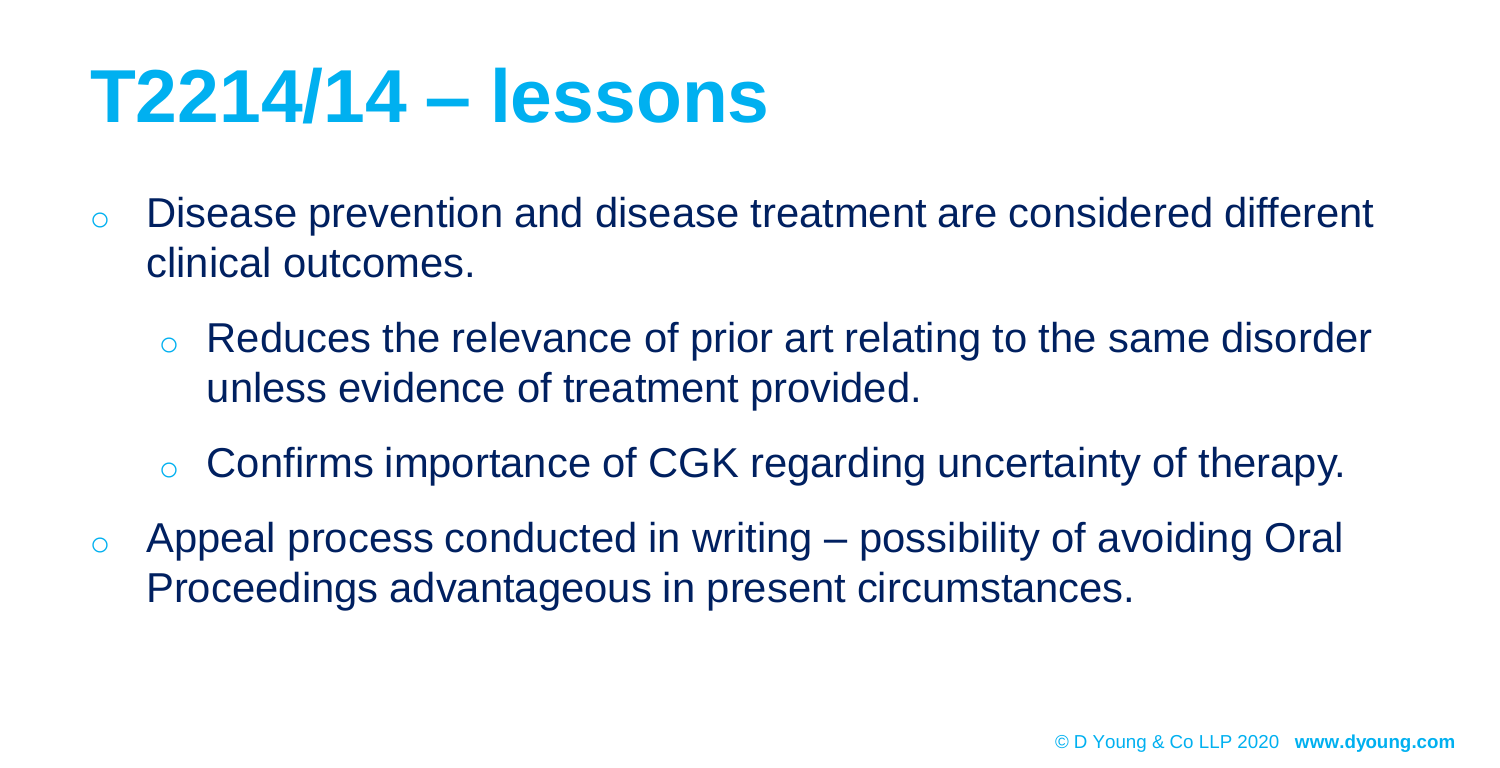#### T0870/14 GlaxoSmithKline Biologicals SA Vaccines - comparison with prior art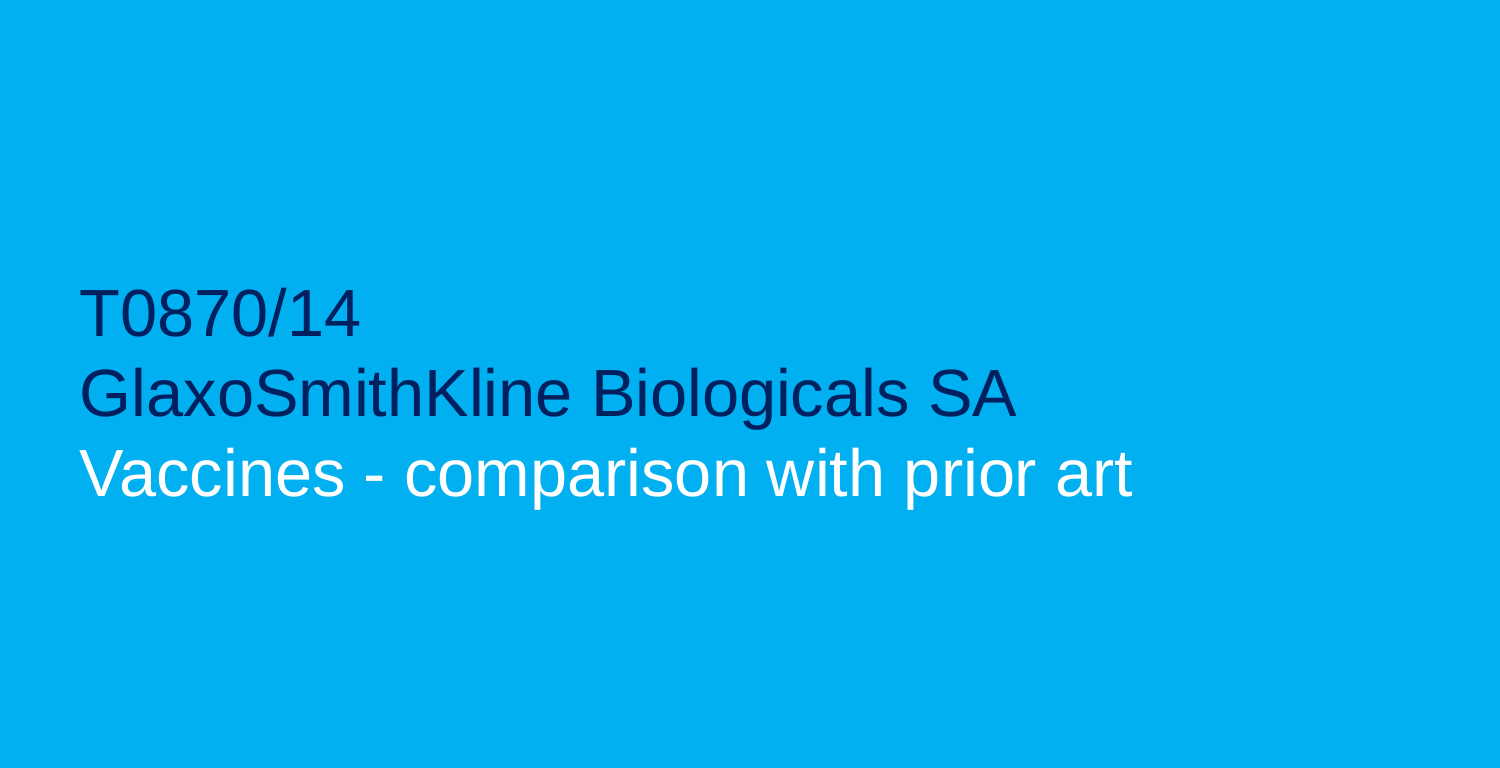# **Meningitis vaccines – GSK & Novartis**

- o Both GSK & Novartis had large vaccine portfolios, both protecting their own innovation and covering the other's innovation.
- o In 2015 GSK acquired Novartis' vaccine business (excluding influenza) and divested its oncology business.
- o Many patents acquired by GSK had previously been the subject of GSK oppositions.
- Meningitis vaccines formed a large part of both portfolios.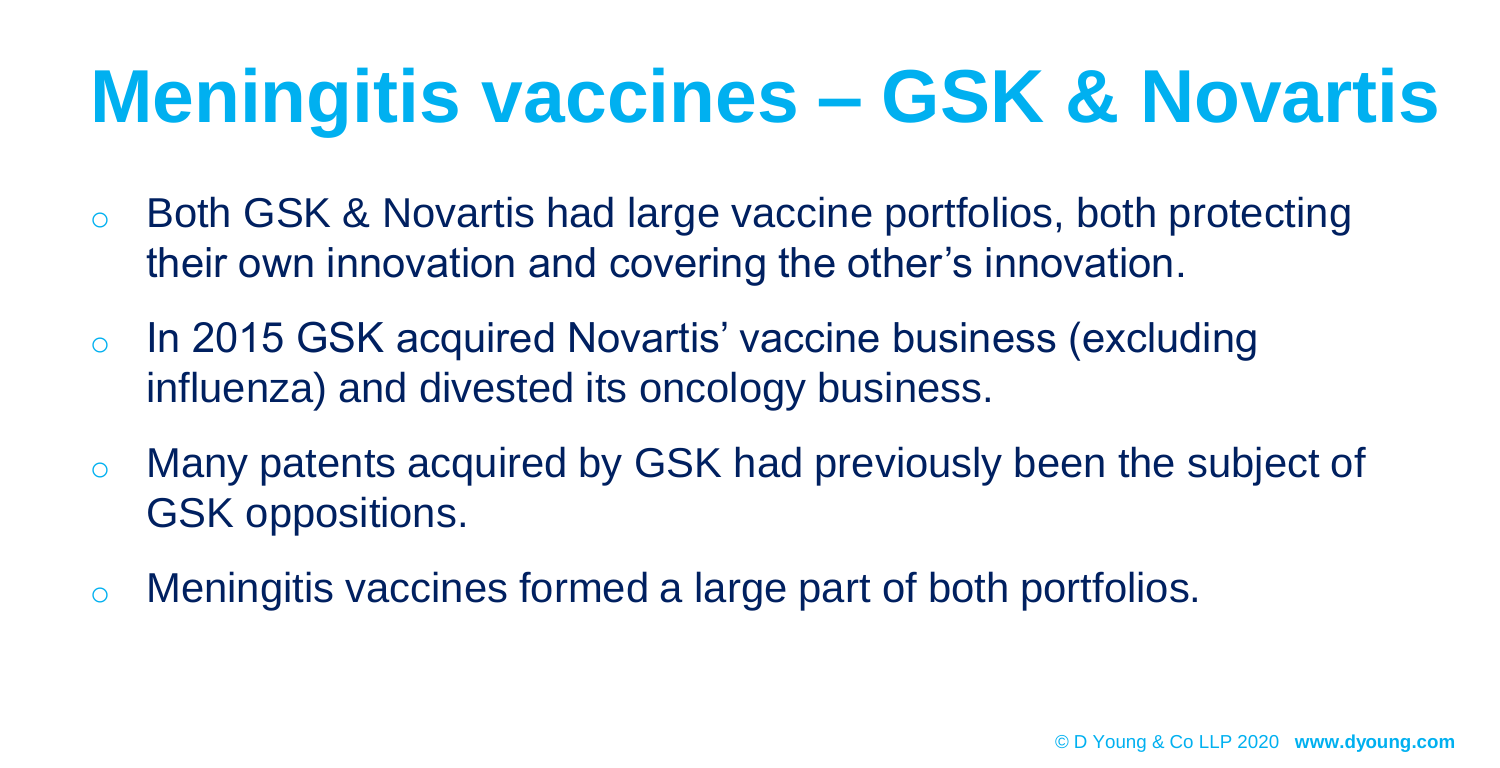# **T0870/14 – background**

- o Opposed patent relates to a combination of a conjugated MenW135 capsular saccharide antigen and a conjugated Hib capsular saccharide antigen.
- o Claim 1: "*An aqueous immunogenic composition which, after administration to a subject, is able to induce an immune response that is (a) bactericidal against at least serogroup W135 of N.meningitidis and (b) protective against H.influenzae type b disease,*

*wherein the composition comprises:* 

*(i) a conjugated serogroup W135 capsular saccharide antigen; and* 

*(ii) a conjugated H.influenzae type b ('Hib') capsular saccharide antigen;*

*& wherein the serogroup W135 saccharide is conjugated to a diphtheria toxoid."*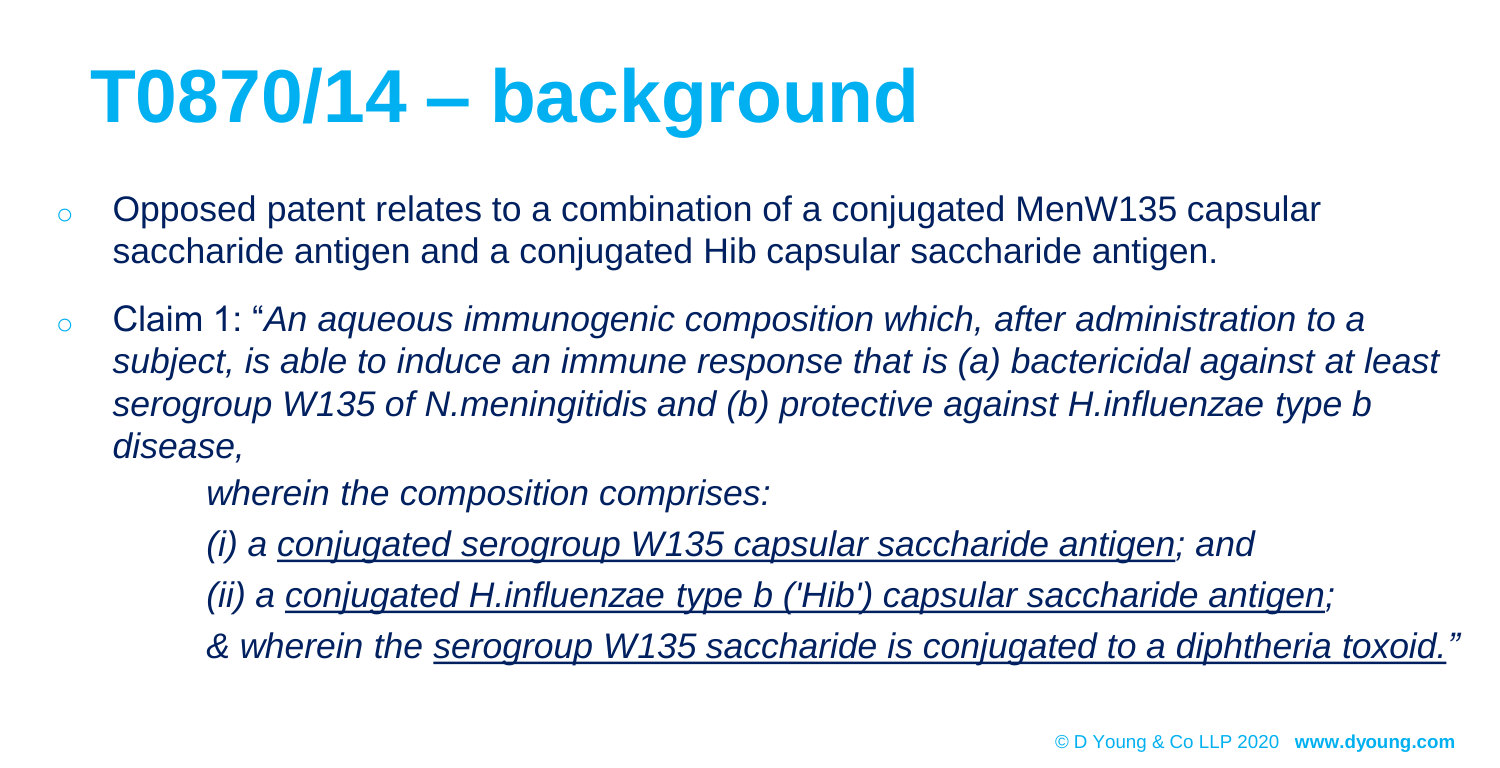### **T0870/14 – OD decision**

- o OD found claim 1 to lack an inventive step over D7 in view of D13.
- $\circ$  D7 discloses the combination of unconjugated W135 & conjugated Hib.
- o Difference relative to D7 is conjugation of W135 saccharide antigen.
- o Claims considered to be obvious in view of D13 which discloses MenACWY conjugated to diphtheria toxin.
- o Claim 6 found to add matter:
	- o No basis for combination of the diphtheria toxin being CRM197 and less than 30µg meningococcal saccharide.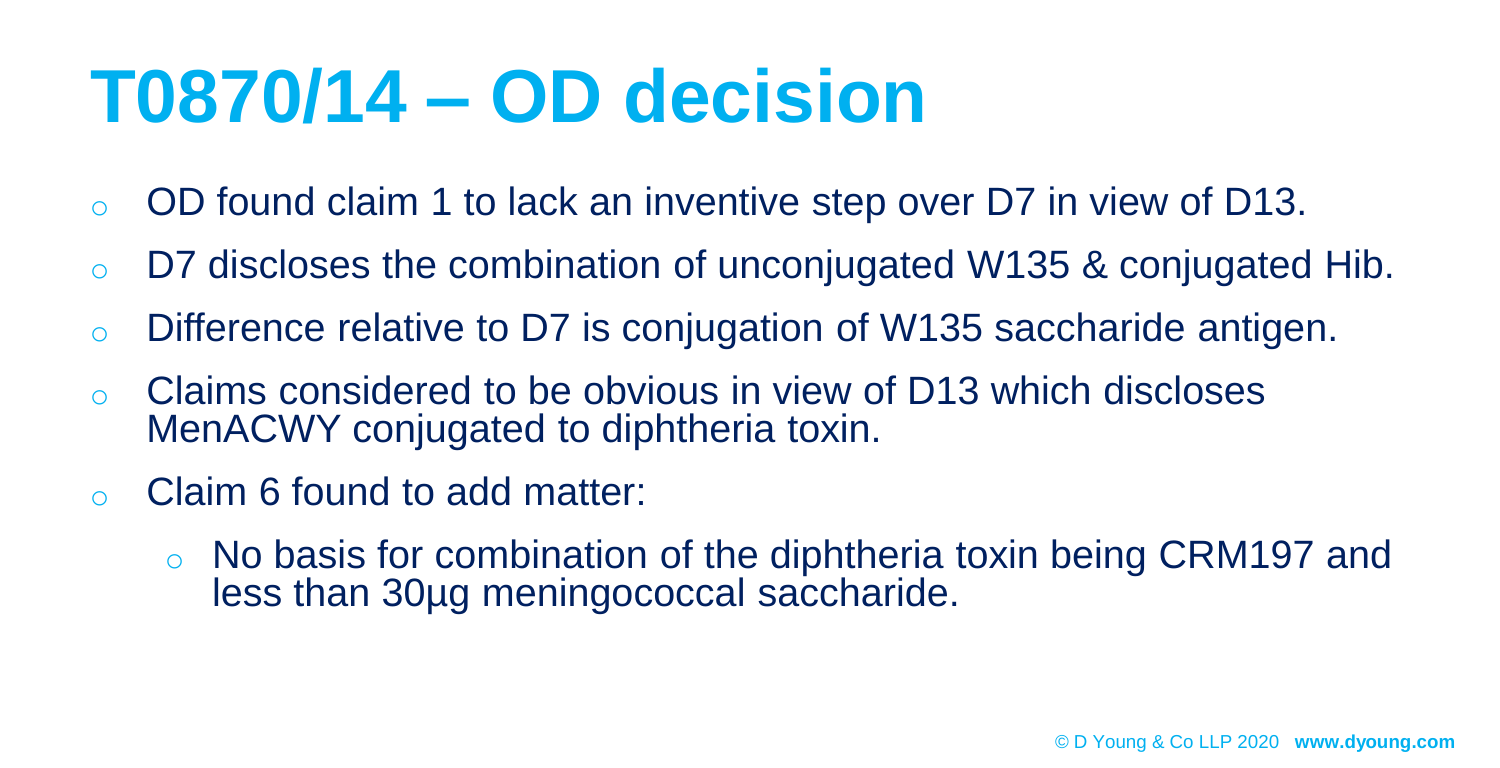## **T0870/14 – decision: closest prior art**

- o GSK provided arguments in favour of D6 or D13 as the CPA.
- o D6 discloses MenACW135Y conjugated to diphtheria toxin.
- o D13 discloses MenACW135Y conjugated to diphtheria toxin.
- o D7 discloses combination of unconjugated MenW135 & conjugated Hib.
- o Board concluded that D7 is the CPA.
- o "*Whether other documents constitute a more promising starting point is immaterial … since the Board holds that the claimed invention is obvious when starting from … D7*".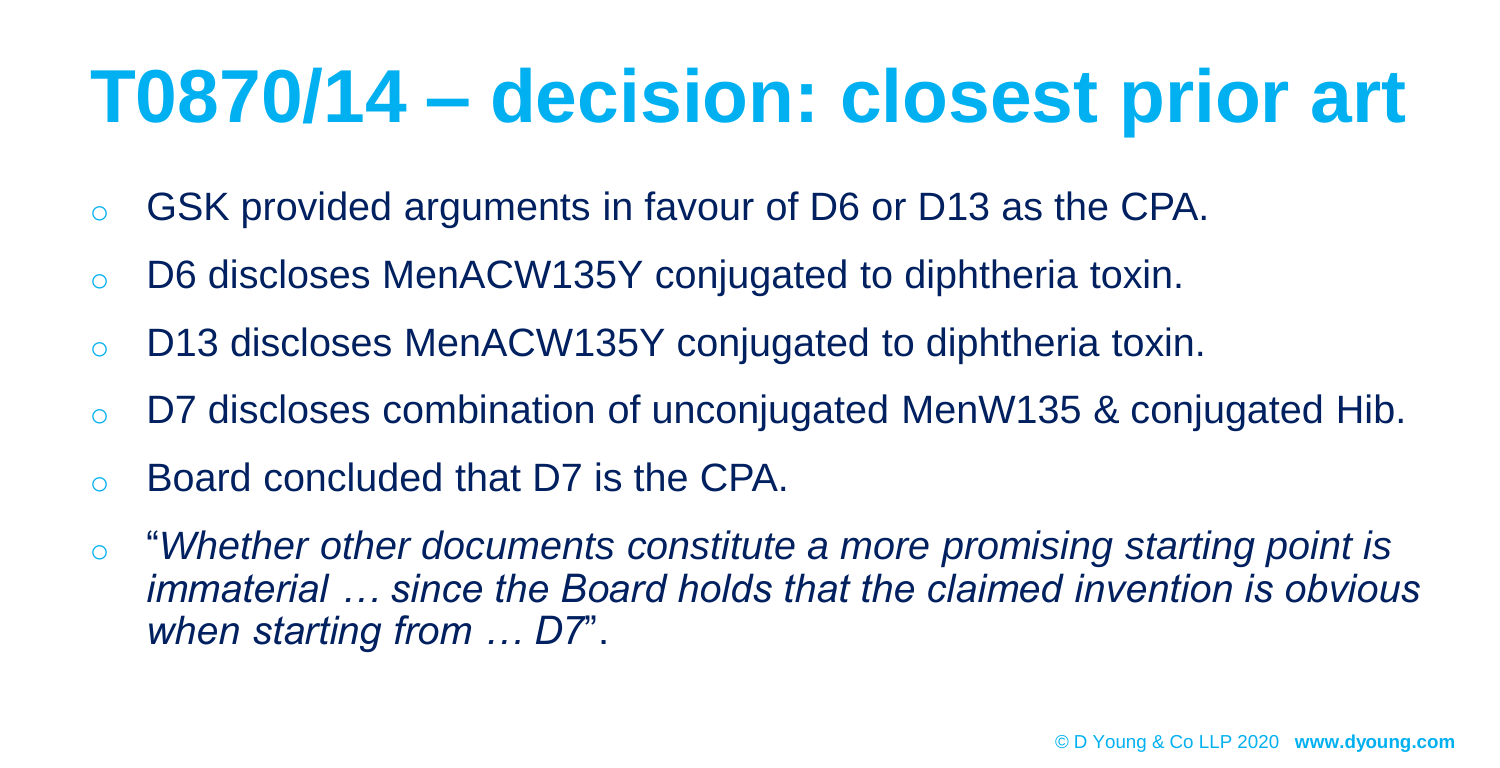- o The difference between D7 and the opposed patent is the presence of meningococcal saccharides in conjugated form.
- o The Opposition Division considered the effect of the difference to be improved immunogenicity of the meningococcal saccharides.
- The Opposed Patent compared MenACWY conjugate compositions in the presence and absence of a Hib conjugate.
- The Opposed Patent did not compare conjugated and unconjugated saccharides and no effect is demonstrated in the patent.
- The Board considered that the effect of this difference (improved immunogenicity of the saccharides) was plausible from the common general knowledge.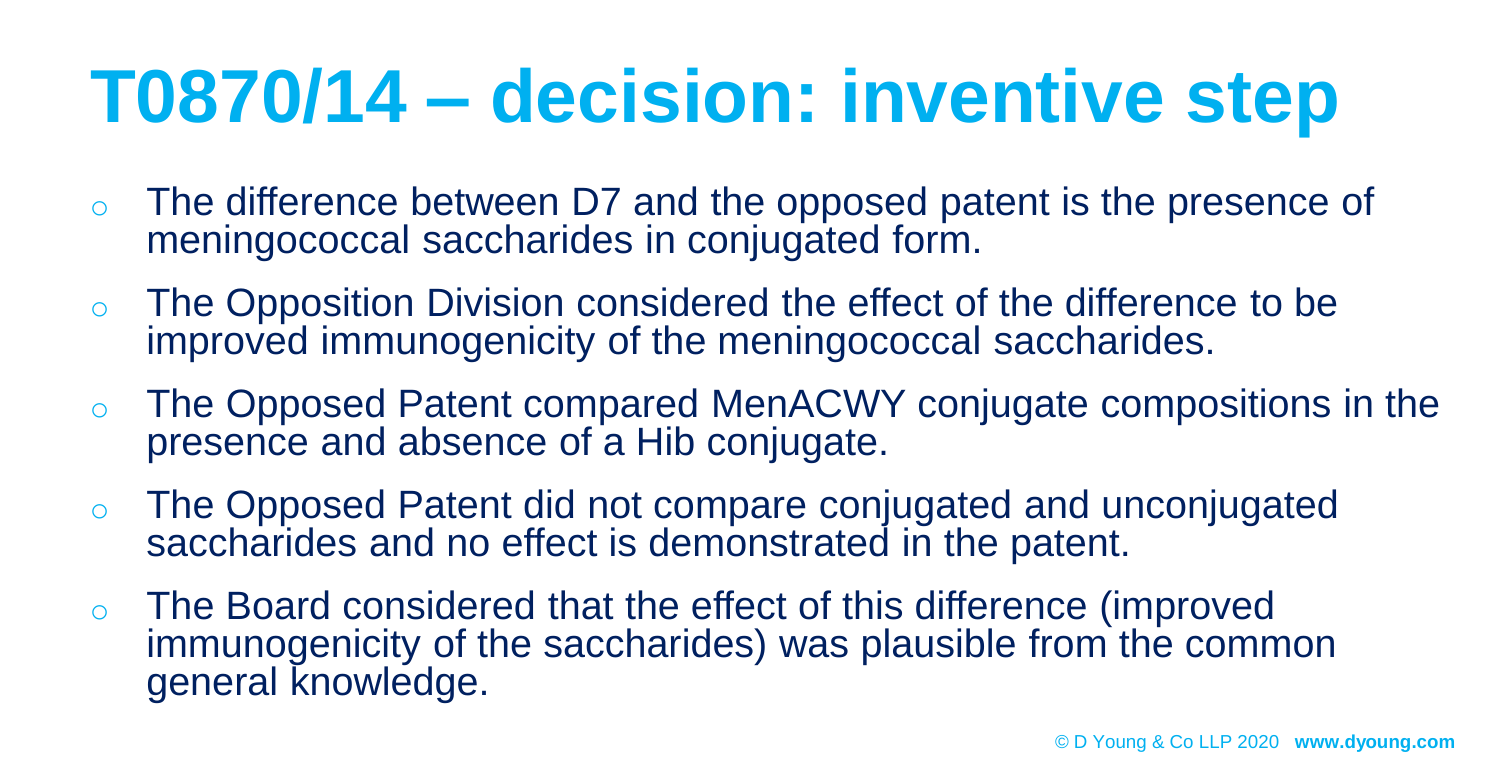- o The Board concluded that the objective technical problem is the provision of a composition for immunisation against infection by *N. meningitides* and *H.influenza* with improved immunogenicity.
- o D13 discloses MenACW135Y conjugated to diphtheria toxin.
- o The Board concluded that the skilled person would have modified the vaccine of D7 using the conjugate of D13.
- o This modification would have achieved improved immunogenicity, as taught in D13.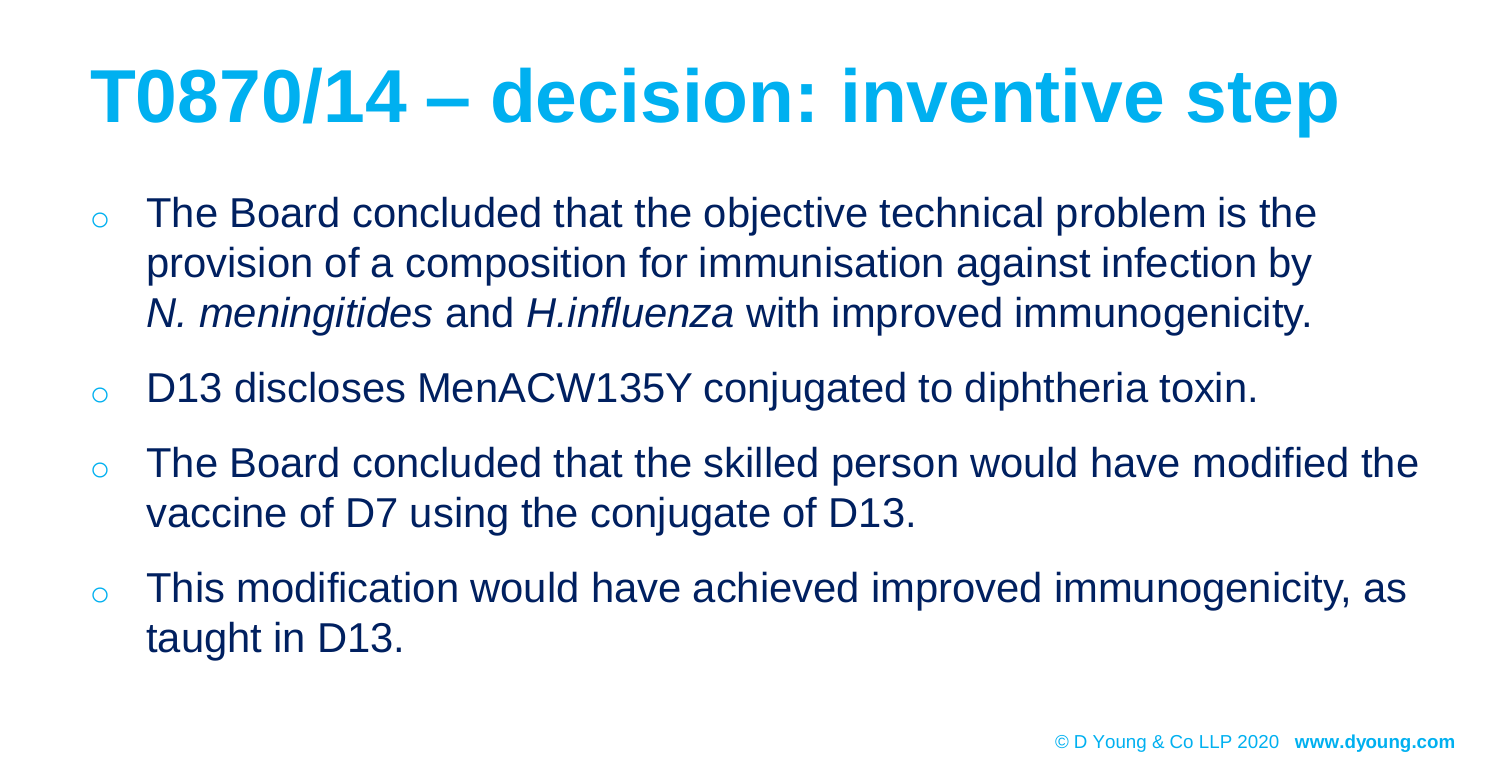#### **T0870/14 – lessons**

- $\circ$  If you do not have data directly comparing the invention with the prior art then common general knowledge can be used to determine the technical effect of a difference.
	- o This can lead to the formulation of a more ambitious problem.
	- o If the technical effect is demonstrated by the prior art (including CGK) the claims are obvious.
- $\circ$  This situation can be avoided by providing data comparing the invention with the closest prior art.
	- o In the application as filed or as post-filed data.
- o Changing closest prior art may not be effective to achieve inventive step.
- o Opposition withdrawn after appeal has been filed will still be considered by the Board of Appeal.